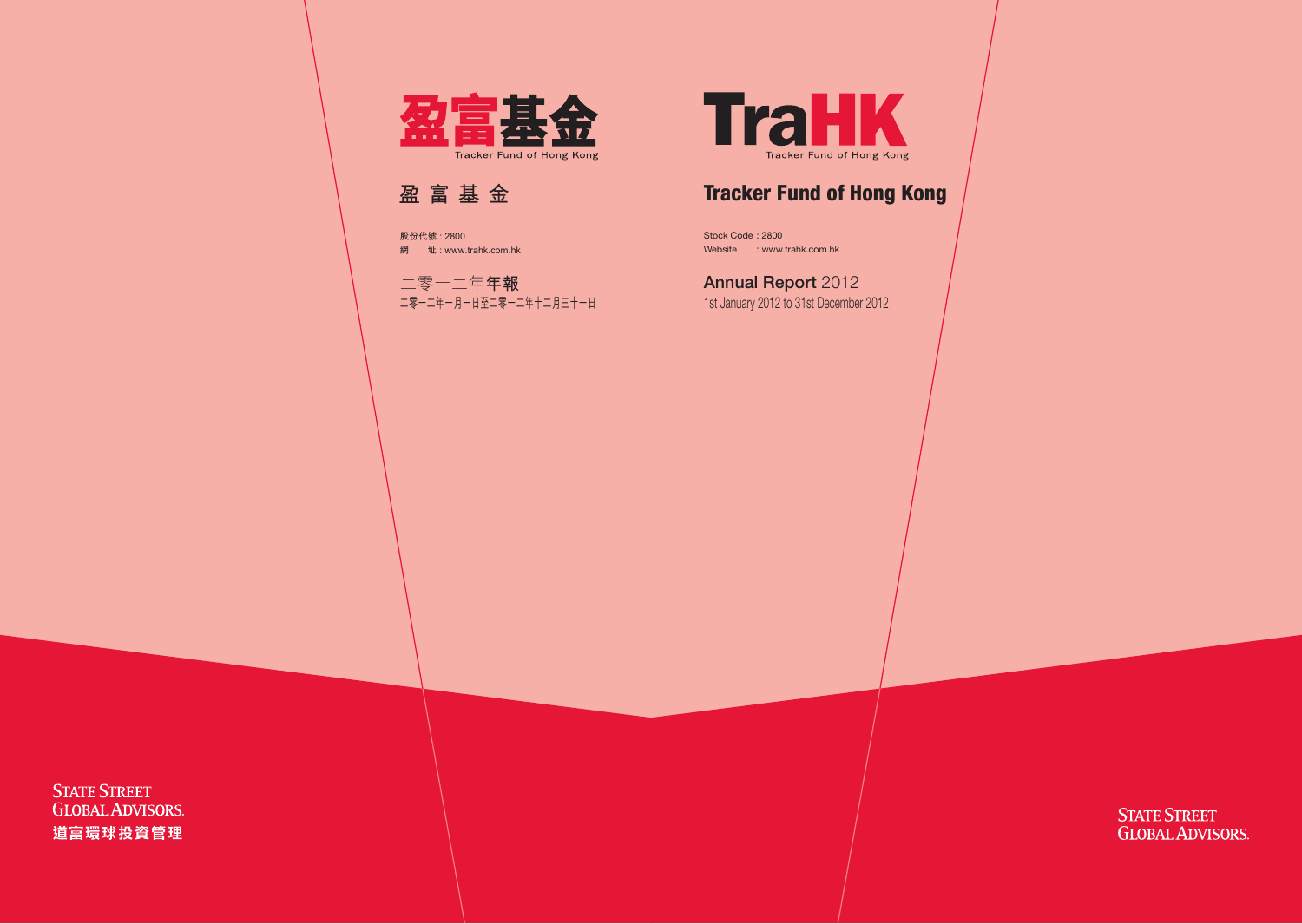## **Contents**

- Statement of Responsibilities of the Manager and the Trustee 2
	- Report of the Trustee to the Unitholders 3
		- Independent Auditor's Report 4
			- Statement of Net Assets 6
		- Statement of Comprehensive Income 7
- Statement of Changes in Net Assets Attributable to Holders of Redeemable Units 8
	- Statement of Cash Flows 9
	- Notes to the Financial Statements 10
		- Investment Portfolio (Unaudited) 27
	- Statement of Movements in Investment Portfolio (Unaudited) 29
		- Performance Record (Unaudited) 31
		- Administration and Management 32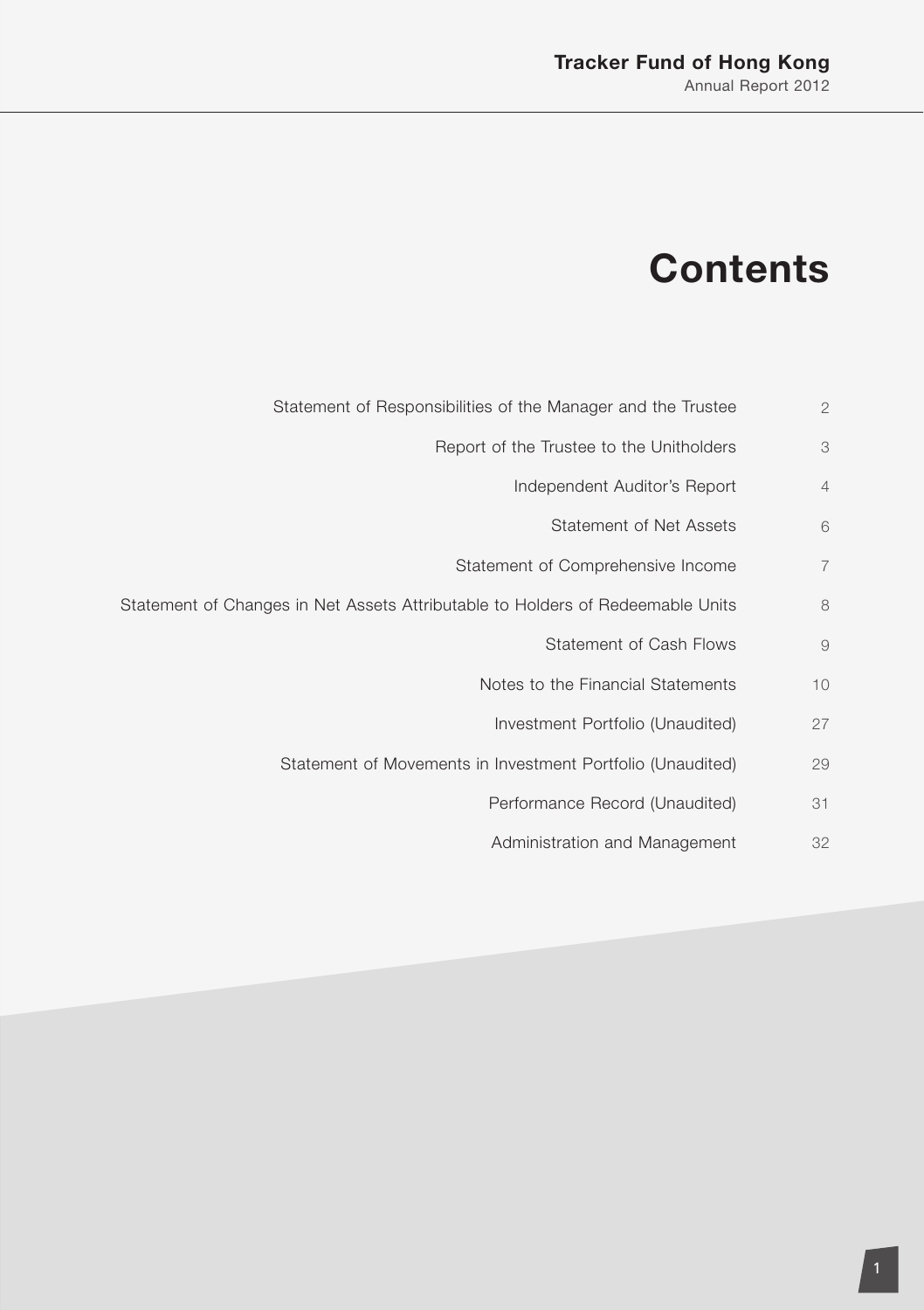### **STATEMENT OF RESPONSIBILITIES OF THE MANAGER AND THE TRUSTEE**

#### **Manager's responsibilities**

The Manager of Tracker Fund of Hong Kong (the "Fund") is required by the Code on Unit Trusts and Mutual Funds established by the Securities and Futures Commission of Hong Kong (the "SFC Code") and the Trust Deed dated 23rd October 1999 (the "Trust Deed") to prepare financial statements for each annual accounting year which give a true and fair view of the financial position of the Fund at the end of that year and of the transactions for the year then ended. In respect of these financial statements the Manager is required to:

- select suitable accounting policies and then apply them consistently;
- make judgments and estimates that are prudent and reasonable; and
- prepare or arrange for the preparation of the financial statements on the basis that the Fund will continue in operation unless it is inappropriate to presume this.

The Manager is also required to manage the Fund in accordance with the Trust Deed and take reasonable steps for the prevention and detection of fraud and other irregularities.

### **Trustee's responsibilities**

The Trustee of the Fund is required to:

- ensure that the Fund is managed by the Manager in accordance with the Trust Deed and that the investment and borrowing powers are complied with;
- satisfy itself that sufficient accounting and other records have been maintained;
- safeguard the property of the Fund and rights attaching thereto; and
- report to the Unitholders for each annual accounting year on the conduct of the Manager in the management of the Fund.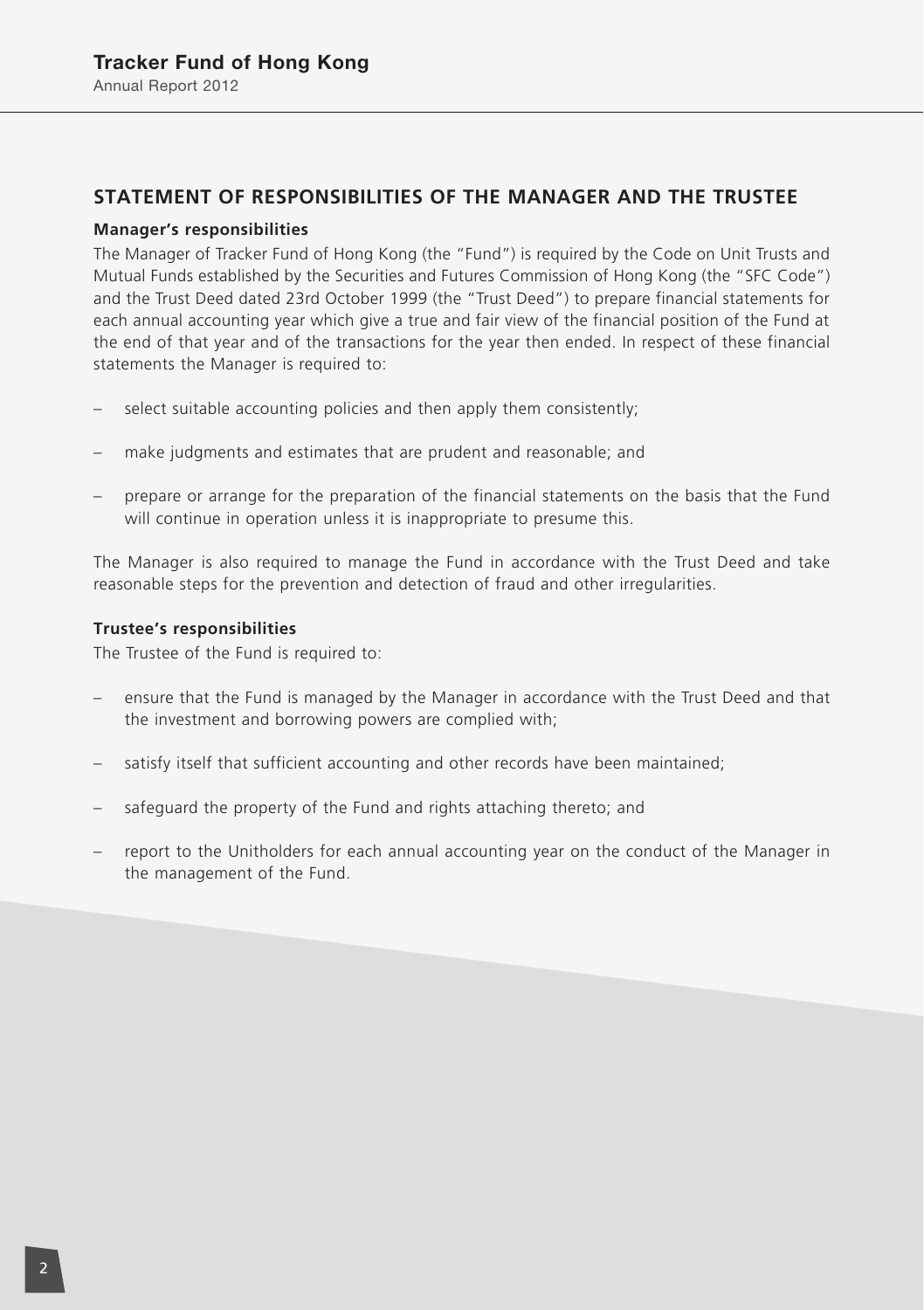### **REPORT OF THE TRUSTEE TO THE UNITHOLDERS OF TRACKER FUND OF HONG KONG**

We hereby confirm that, in our opinion, the Manager of the Fund has, in all material respects, managed the Fund in accordance with the provisions of the Trust Deed, dated 23rd October 1999 for the year ended 31st December 2012.

### **State Street Bank and Trust Company**

22 April 2013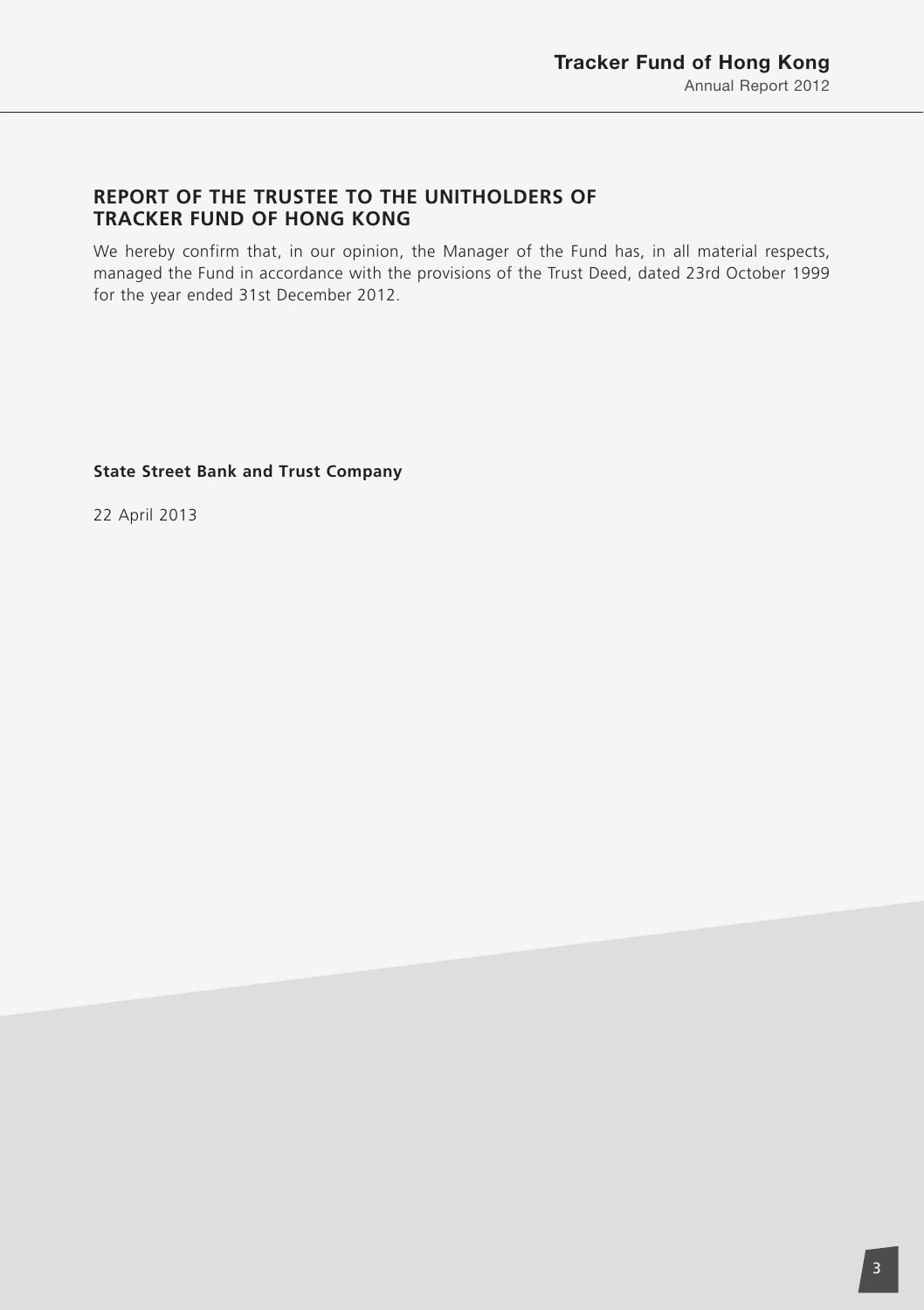### **INDEPENDENT AUDITOR'S REPORT**

TO THE UNITHOLDERS OF TRACKER FUND OF HONG KONG (THE "FUND")

#### **Report on the Financial Statements**

We have audited the financial statements of the Fund set out on pages 6 to 26, which comprise the Statement of Net Assets as at 31st December 2012, and the Statement of Comprehensive Income, Statement of Changes in Net Assets Attributable to Holders of Redeemable Units and Statement of Cash Flows for the year then ended, and a summary of significant accounting policies and other explanatory information.

#### **Management's Responsibility for the Financial Statements**

The Trustee and the Manager (the "Management") of the Fund are responsible for the preparation of financial statements that give a true and fair view in accordance with Hong Kong Financial Reporting Standards issued by the Hong Kong Institute of Certified Public Accountants, and are responsible for ensuring that the financial statements have been properly prepared in accordance with the relevant disclosure provisions of the Trust Deed dated 23rd October 1999 (the "Trust Deed"), and the relevant financial statements disclosure provisions specified in Appendix E of the Code on Unit Trusts and Mutual Funds established by the Securities and Futures Commission of Hong Kong (the "SFC Code"), and for such internal control as the Management determines is necessary to enable the preparation of financial statements that are free from material misstatement, whether due to fraud or error.

#### **Auditor's Responsibility**

Our responsibility is to express an opinion on these financial statements based on our audit and to report our opinion solely to you, as a body, and for no other purpose. We do not assume responsibility towards or accept liability to any other person for the contents of this report.

We conducted our audit in accordance with Hong Kong Standards on Auditing issued by the Hong Kong Institute of Certified Public Accountants. Those standards require that we comply with ethical requirements and plan and perform the audit to obtain reasonable assurance about whether the financial statements are free from material misstatement.

An audit involves performing procedures to obtain audit evidence about the amounts and disclosures in the financial statements. The procedures selected depend on the auditor's judgment, including the assessment of the risks of material misstatement of the financial statements, whether due to fraud or error. In making those risk assessments, the auditor considers internal control relevant to the Fund's preparation of financial statements that give a true and fair view in order to design audit procedures that are appropriate in the circumstances, but not for the purpose of expressing an opinion on the effectiveness of the Fund's internal control. An audit also includes evaluating the appropriateness of accounting policies used and the reasonableness of accounting estimates made by the Management, as well as evaluating the overall presentation of the financial statements.

We believe that the audit evidence we have obtained is sufficient and appropriate to provide a basis for our audit opinion.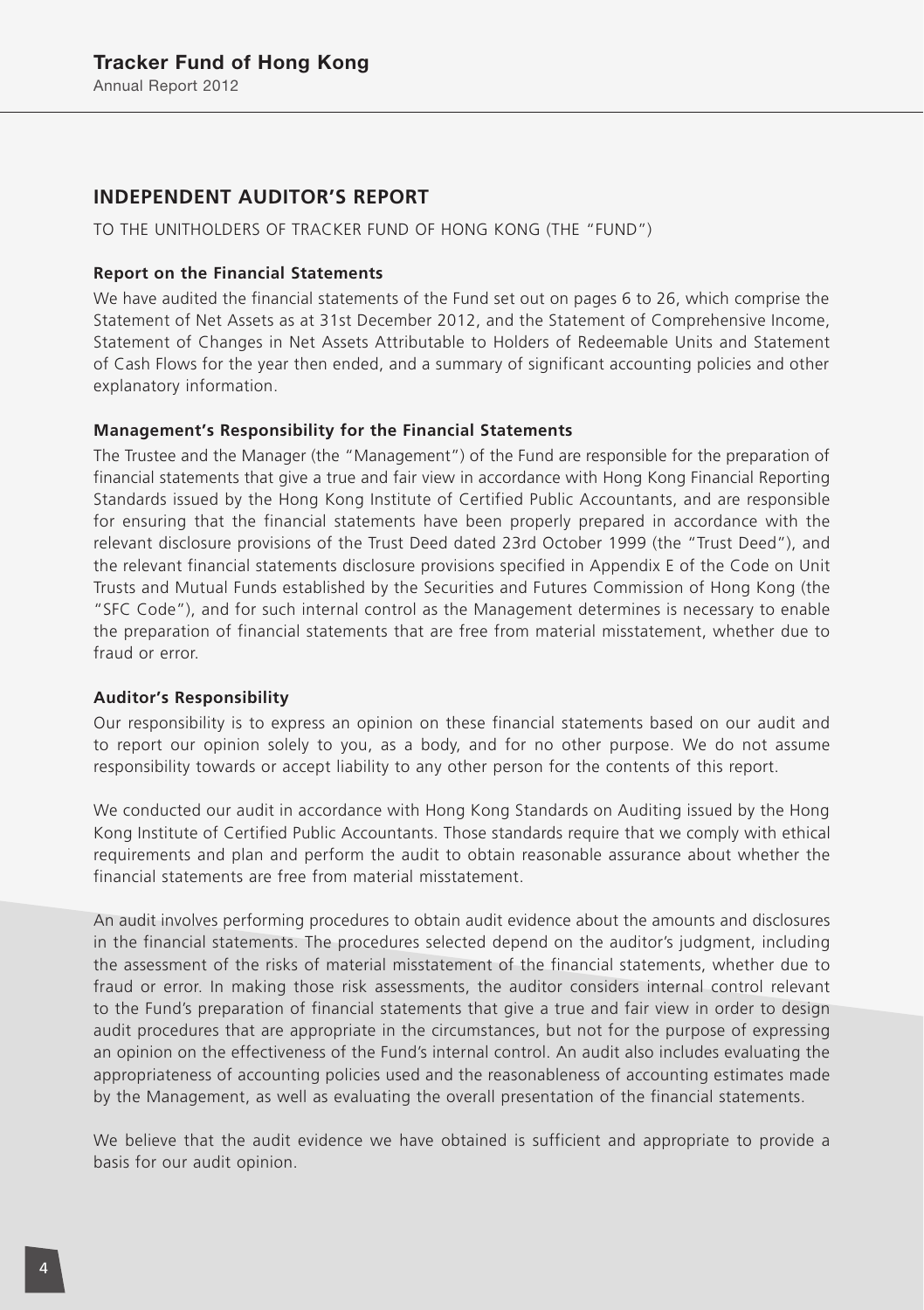#### **INDEPENDENT AUDITOR'S REPORT**

TO THE UNITHOLDERS OF TRACKER FUND OF HONG KONG (THE "FUND") (Continued)

### **Opinion**

In our opinion, the financial statements give a true and fair view of the financial position of the Fund as at 31st December 2012, and of its financial performance and cash flows for the year then ended in accordance with Hong Kong Financial Reporting Standards.

### **Report on Other Legal and Regulatory Disclosure Requirements**

We report that the financial statements have been properly prepared in accordance with the relevant disclosure provisions of the Trust Deed and the relevant financial statements disclosure provisions specified in the SFC Code.

**PricewaterhouseCoopers**

*Certified Public Accountants*

Hong Kong, 22 April 2013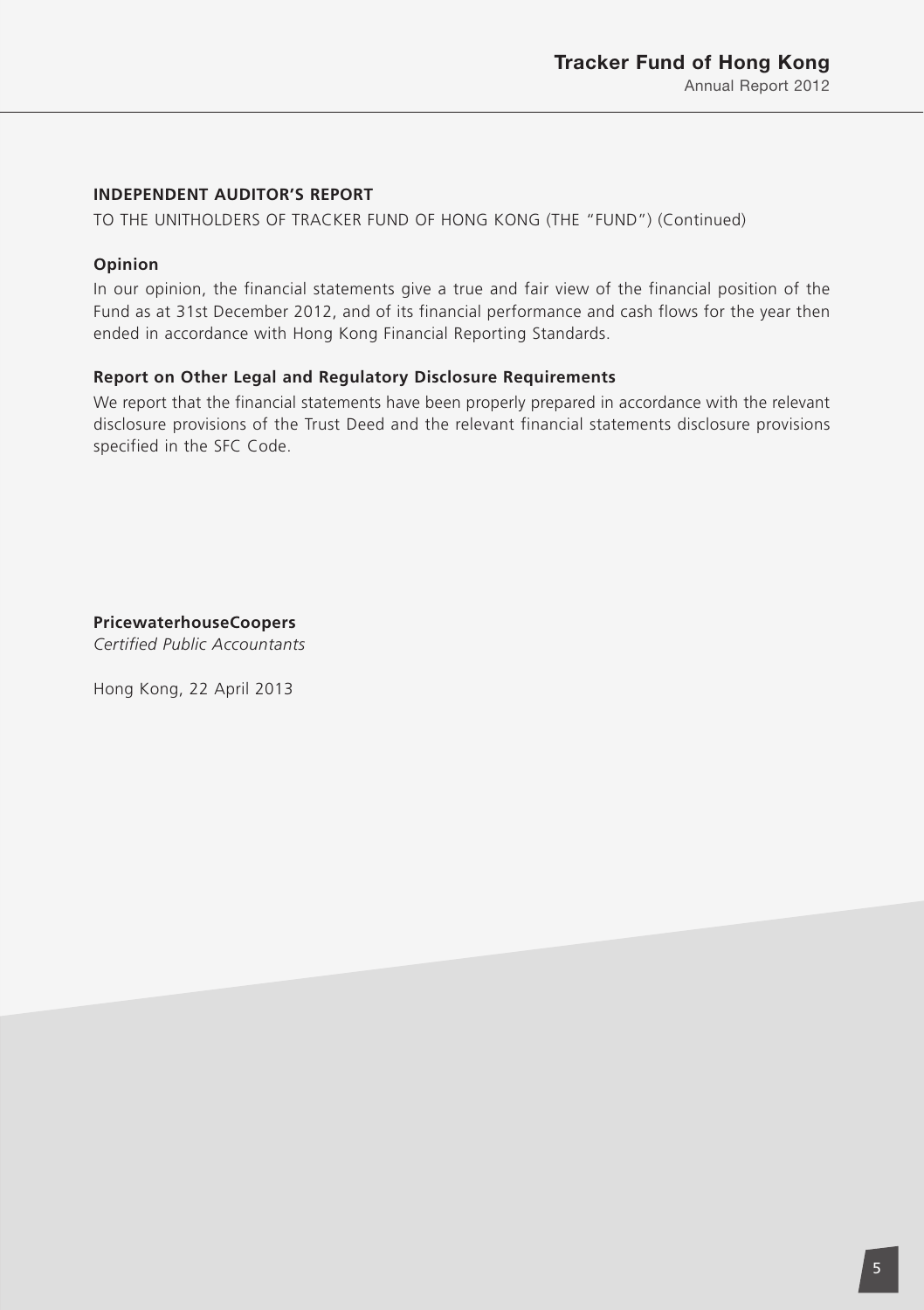### **STATEMENT OF NET ASSETS**

*As at 31st December 2012*

|                                            | <b>Notes</b> | 2012<br>HK\$   | 2011<br>HK\$   |
|--------------------------------------------|--------------|----------------|----------------|
| <b>Assets</b>                              |              |                |                |
| <b>Current assets</b>                      |              |                |                |
| Investments                                | 12(b)        | 56,671,611,547 | 48,124,059,608 |
| Dividends receivable                       |              | 2,395,336      | 112,703,918    |
| Amounts receivable on issue of units       |              | 1,214,487      |                |
| Other accounts receivable and              |              |                |                |
| prepayments                                |              | 165,713        | 62,340         |
| <b>Bank balances</b>                       | 7(d)         | 169,263,539    | 83,388,658     |
|                                            |              |                |                |
| <b>Total assets</b>                        |              | 56,844,650,622 | 48,320,214,524 |
| <b>Liabilities</b>                         |              |                |                |
| <b>Current liabilities</b>                 |              |                |                |
| Management fee payable                     | 7(b)         | 5,398,017      | 5,140,261      |
| Trustee fee payable                        | 7(c)         | 5,398,017      | 5,140,261      |
| Index license fee payable                  | 8(c)         | 2,082,402      | 1,843,199      |
| Registrar fee payable                      | 8(a)         | 167,691        | 134,711        |
| Amounts payable on redemption of units     |              |                | 945,854        |
| Other accounts payable and accruals        |              | 1,591,259      | 1,320,800      |
| Liabilities (excluding net assets          |              |                |                |
| attributable to holders of                 |              |                |                |
| redeemable units)                          |              | 14,637,386     | 14,525,086     |
| Net assets attributable to                 |              |                |                |
| holders of redeemable units                |              |                |                |
| (at bid market prices)                     |              | 56,830,013,236 | 48,305,689,438 |
| Adjustments from bid market prices to last |              |                |                |
| traded market prices                       | 5            | 68,889,571     | 57,072,678     |
| Net assets attributable to                 |              |                |                |
| holders of redeemable units                |              |                |                |
| (at last traded market prices)             | 5            | 56,898,902,807 | 48,362,762,116 |

**State Street Bank and Trust Company State Street Global Advisors Asia Limited**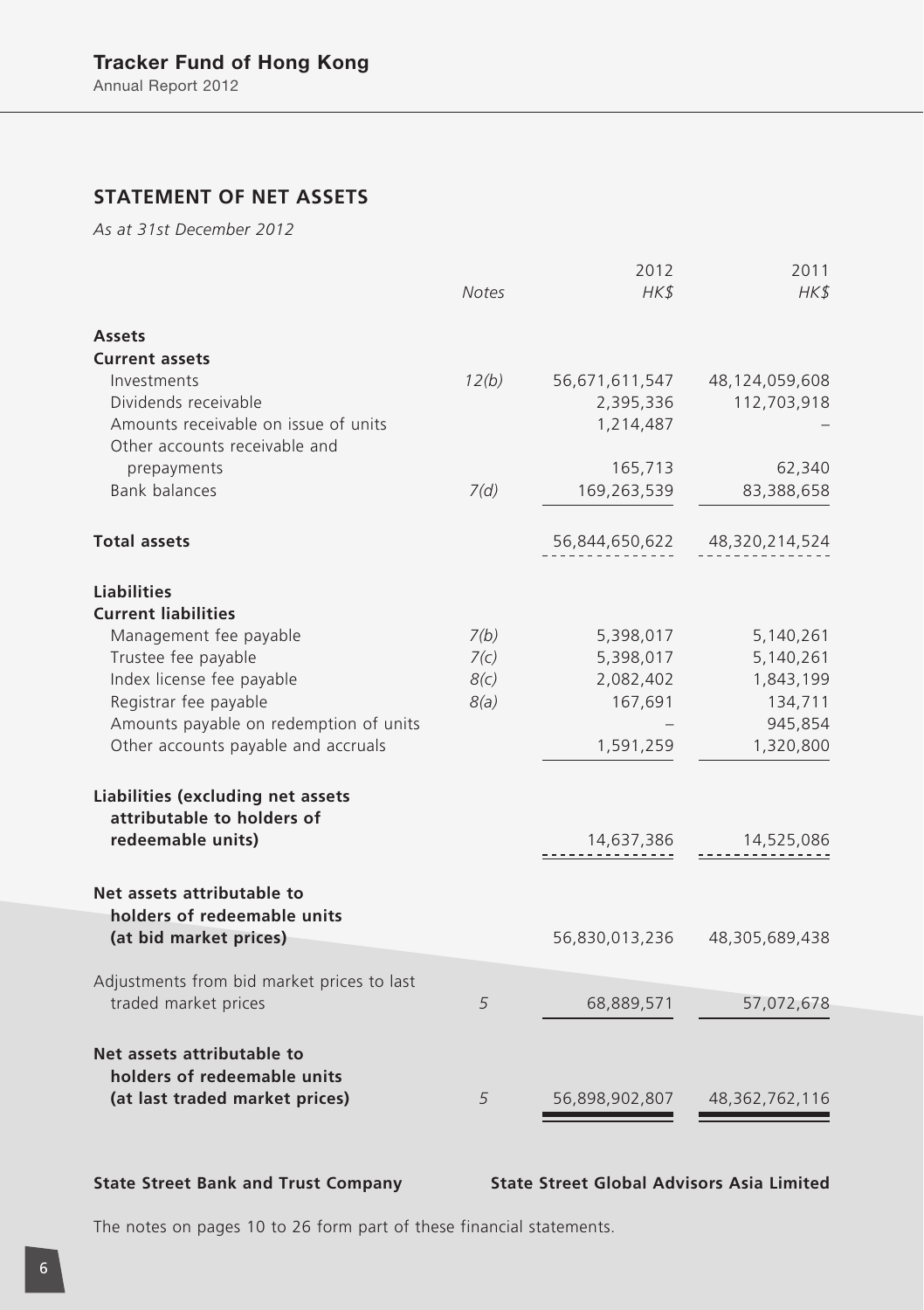### **STATEMENT OF COMPREHENSIVE INCOME**

*For the year ended 31st December 2012*

|                                                                                                                                                                                                                                                                    | <b>Notes</b>                         | 2012<br>HK\$                                                                                                                            | 2011<br>HK\$                                                                                                                             |
|--------------------------------------------------------------------------------------------------------------------------------------------------------------------------------------------------------------------------------------------------------------------|--------------------------------------|-----------------------------------------------------------------------------------------------------------------------------------------|------------------------------------------------------------------------------------------------------------------------------------------|
| Income                                                                                                                                                                                                                                                             |                                      |                                                                                                                                         |                                                                                                                                          |
| Dividends<br>Transaction fee<br>Other income<br>Net gain/(loss) on investments                                                                                                                                                                                     | 4(a)<br>4(b)<br>3                    | 1,784,892,804<br>1,515,000<br>4,187,783<br>11,055,540,636                                                                               | 1,705,982,752<br>1,230,000<br>4,254,810<br>(11, 622, 010, 061)                                                                           |
| Total net income/(loss)                                                                                                                                                                                                                                            |                                      | 12,846,136,223                                                                                                                          | (9,910,542,499)                                                                                                                          |
| <b>Expenses</b>                                                                                                                                                                                                                                                    |                                      |                                                                                                                                         |                                                                                                                                          |
| Management fee<br>Trustee fee<br>Index license fee<br>Transaction costs on investments<br>Registrar fee<br>Publication and printing expenses<br>Conversion agent fee<br>Audit fee<br>Legal and other professional fees<br>Bank charges<br>Other operating expenses | 7(b)<br>7(c)<br>8(c)<br>8(a)<br>8(b) | 20,511,304<br>20,511,304<br>7,828,171<br>6,069,729<br>1,617,599<br>1,493,971<br>1,403,999<br>368,551<br>388,026<br>459,364<br>1,274,839 | 20,751,708<br>20,751,708<br>7,951,230<br>13,342,735<br>1,592,601<br>1,679,078<br>1,139,998<br>390,000<br>352,426<br>393,208<br>1,116,430 |
| <b>Total operating expenses</b>                                                                                                                                                                                                                                    |                                      | 61,926,857                                                                                                                              | 69,461,122<br><u>-------------</u>                                                                                                       |
| Operating profit/(loss)                                                                                                                                                                                                                                            |                                      | 12,784,209,366                                                                                                                          | (9,980,003,621)                                                                                                                          |
| <b>Finance costs</b>                                                                                                                                                                                                                                               |                                      |                                                                                                                                         |                                                                                                                                          |
| Distributions to holders of redeemable units                                                                                                                                                                                                                       | 13                                   | (1,589,795,050)                                                                                                                         | (1,606,275,275)                                                                                                                          |
| Profit/(loss) after distributions and<br>before tax                                                                                                                                                                                                                |                                      | 11,194,414,316                                                                                                                          | (11, 586, 278, 896)                                                                                                                      |
| Withholding tax                                                                                                                                                                                                                                                    | 6                                    | (88, 115, 259)                                                                                                                          | (82, 657, 400)                                                                                                                           |
| Profit/(loss) after distributions and tax                                                                                                                                                                                                                          |                                      | 11,106,299,057                                                                                                                          | (11,668,936,296)                                                                                                                         |
| Adjustments from bid market prices to last<br>traded market prices                                                                                                                                                                                                 | 5                                    | 11,816,893                                                                                                                              | (32, 815, 428)                                                                                                                           |
| Increase/(decrease) in net assets<br>attributable to holders of<br>redeemable units from operations                                                                                                                                                                |                                      | 11,118,115,950                                                                                                                          | (11, 701, 751, 724)                                                                                                                      |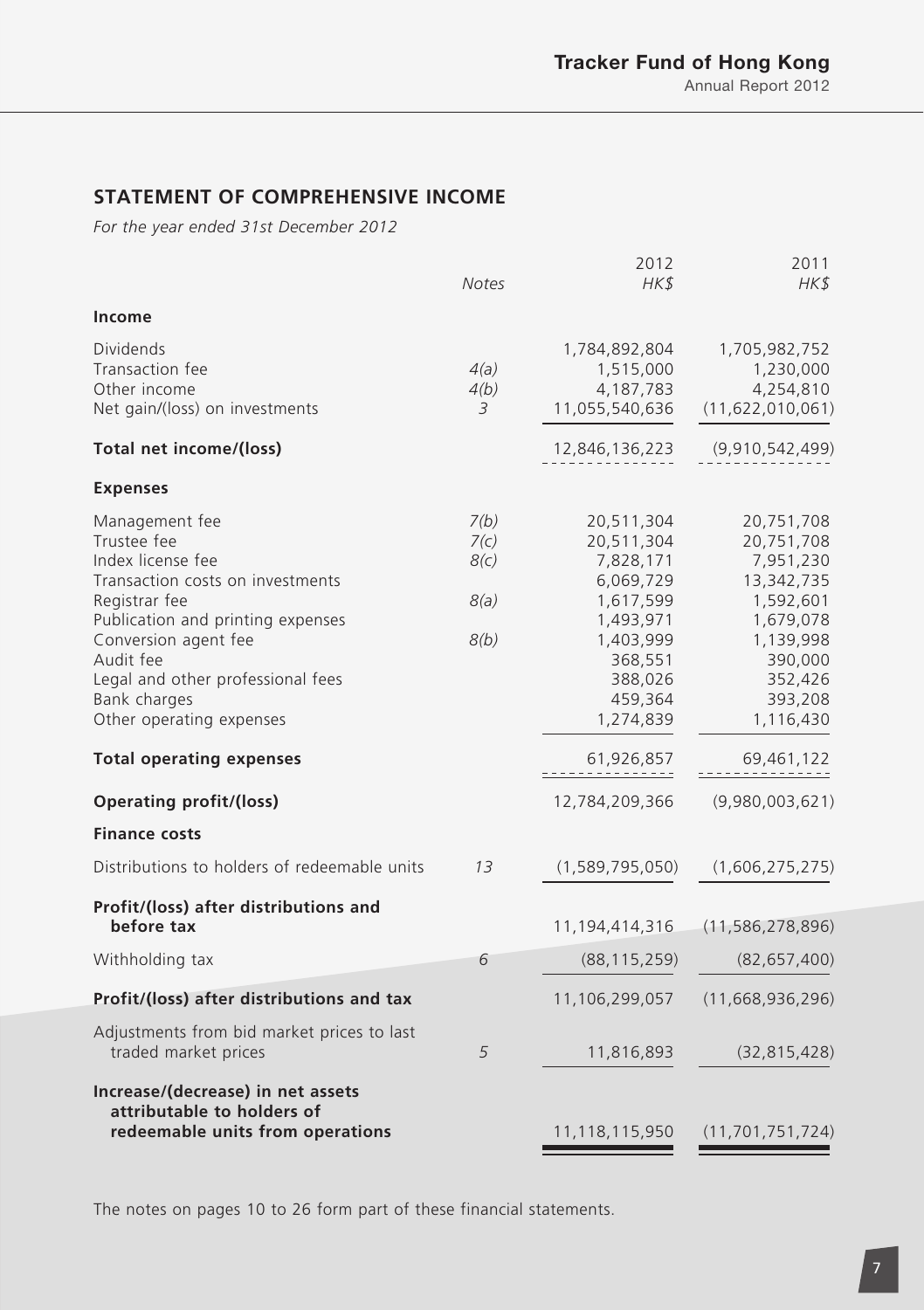### **STATEMENT OF CHANGES IN NET ASSETS ATTRIBUTABLE TO HOLDERS OF REDEEMABLE UNITS**

*For the year ended 31st December 2012*

|                                                                                                            | <b>Notes</b> | 2012<br>HK\$     | 2011<br>HK\$                                |
|------------------------------------------------------------------------------------------------------------|--------------|------------------|---------------------------------------------|
| Net assets attributable to holders of<br>redeemable units at 1st January<br>(at last traded market prices) |              |                  | 48, 362, 762, 116 53, 377, 202, 767         |
|                                                                                                            |              |                  |                                             |
| Issue of units                                                                                             |              |                  |                                             |
| $-$ In-kind                                                                                                | 9            | 17,262,164,045   | 20,967,865,604                              |
| - Cash component                                                                                           | 9            | 142,294,423      | 221,582,882                                 |
|                                                                                                            |              |                  | 17,404,458,468 21,189,448,486               |
| Redemption of units                                                                                        |              |                  |                                             |
| $-$ In-kind                                                                                                | 9            |                  | $(19, 774, 742, 006)$ $(14, 357, 661, 412)$ |
| - Cash component                                                                                           | 9            | (211, 691, 721)  | (144, 476, 001)                             |
|                                                                                                            |              | (19,986,433,727) | (14,502,137,413)                            |
| Net (redemption)/issue of units                                                                            |              |                  | $(2,581,975,259)$ 6,687,311,073             |
| Increase/(decrease) in net assets<br>attributable to holders of redeemable                                 |              |                  |                                             |
| units from operations                                                                                      |              |                  | $11,118,115,950$ $(11,701,751,724)$         |
| Net assets attributable to holders of<br>redeemable units at 31st December                                 |              |                  |                                             |
| (at last traded market prices)                                                                             |              | 56,898,902,807   | 48,362,762,116                              |
|                                                                                                            |              |                  |                                             |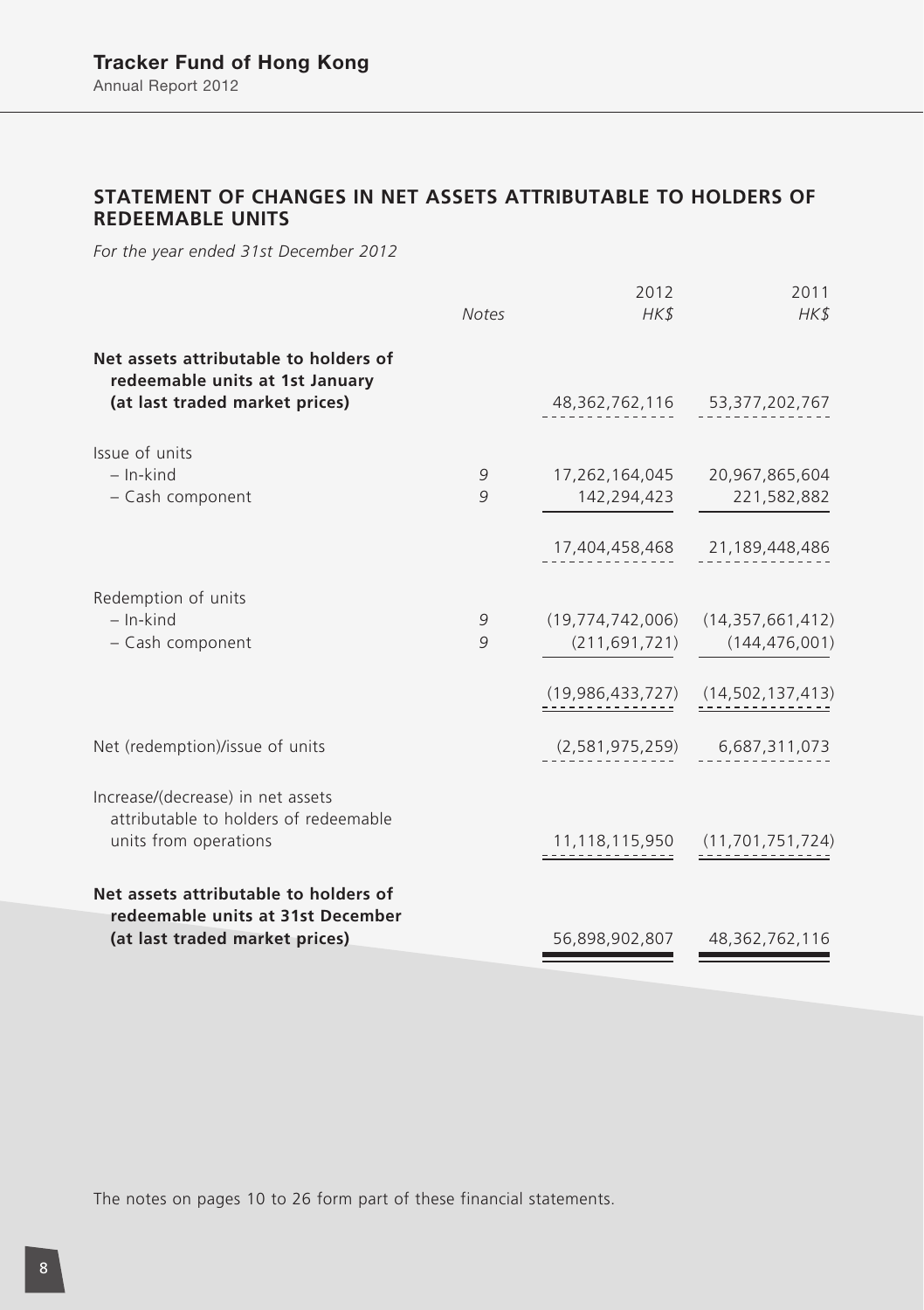### **STATEMENT OF CASH FLOWS**

*For the year ended 31st December 2012*

|                                                                                                                                                                                                                                                                                                                                                                                                                                        | Notes                                | 2012<br>HK\$                                                                                                                                                                                                                     | 2011<br>HK\$                                                                                                                                                                                                                        |
|----------------------------------------------------------------------------------------------------------------------------------------------------------------------------------------------------------------------------------------------------------------------------------------------------------------------------------------------------------------------------------------------------------------------------------------|--------------------------------------|----------------------------------------------------------------------------------------------------------------------------------------------------------------------------------------------------------------------------------|-------------------------------------------------------------------------------------------------------------------------------------------------------------------------------------------------------------------------------------|
| Cash flows from operating activities                                                                                                                                                                                                                                                                                                                                                                                                   |                                      |                                                                                                                                                                                                                                  |                                                                                                                                                                                                                                     |
| Proceeds from sale of investments<br>Payments for purchase of investments<br>Dividends received<br>Transaction fee received<br>Management fee paid<br>Trustee fee paid<br>Index license fee paid<br>Registrar fee paid<br>Publication and printing expenses paid<br>Transaction costs on investments paid<br>Conversion agent fee paid<br>Bank charges paid<br>Legal and other professional fees paid<br>Other operating expenses paid | 9<br>9                               | 2,749,478,763<br>(2,754,068,027)<br>1,807,086,127<br>1,455,000<br>(20, 253, 548)<br>(20, 253, 548)<br>(7, 588, 968)<br>(1, 584, 619)<br>(1, 502, 156)<br>(6,069,729)<br>(1,344,000)<br>(423, 450)<br>(388, 024)<br>(1, 504, 034) | 6, 176, 377, 157<br>(6, 159, 450, 906)<br>1,567,977,730<br>1,290,000<br>(20, 751, 170)<br>(20, 751, 170)<br>(8,057,619)<br>(1,602,931)<br>(1,369,490)<br>(13, 342, 735)<br>(1, 176, 000)<br>(357, 520)<br>(208, 812)<br>(1,444,144) |
| Net cash generated from operating<br>activities                                                                                                                                                                                                                                                                                                                                                                                        |                                      | 1,743,039,787                                                                                                                                                                                                                    | 1,517,132,390                                                                                                                                                                                                                       |
| Cash flows from financing activities                                                                                                                                                                                                                                                                                                                                                                                                   |                                      |                                                                                                                                                                                                                                  |                                                                                                                                                                                                                                     |
| Cash received on issue of units<br>Cash paid on redemption of units<br>Interim distribution paid<br>Final distribution paid                                                                                                                                                                                                                                                                                                            | 9<br>9<br>$4(b)$ , 13<br>$4(b)$ , 13 | 141,079,936<br>(212, 637, 575)<br>(338, 672, 041)<br>(1, 246, 935, 226)                                                                                                                                                          | 221,845,439<br>(143, 530, 147)<br>(310, 661, 558)<br>(1, 291, 358, 907)                                                                                                                                                             |
| Net cash used in financing activities                                                                                                                                                                                                                                                                                                                                                                                                  |                                      | (1,657,164,906)                                                                                                                                                                                                                  | (1, 523, 705, 173)                                                                                                                                                                                                                  |
| Net increase/(decrease) in cash and<br>cash equivalents                                                                                                                                                                                                                                                                                                                                                                                |                                      | 85,874,881                                                                                                                                                                                                                       | (6, 572, 783)                                                                                                                                                                                                                       |
| Cash and cash equivalents<br>at the beginning of the year                                                                                                                                                                                                                                                                                                                                                                              |                                      | 83,388,658                                                                                                                                                                                                                       | 89,961,441                                                                                                                                                                                                                          |
| Cash and cash equivalents<br>at the end of the year                                                                                                                                                                                                                                                                                                                                                                                    |                                      | 169,263,539                                                                                                                                                                                                                      | 83,388,658                                                                                                                                                                                                                          |
| Analysis of balances of cash and<br>cash equivalents                                                                                                                                                                                                                                                                                                                                                                                   |                                      |                                                                                                                                                                                                                                  |                                                                                                                                                                                                                                     |
| Bank balances                                                                                                                                                                                                                                                                                                                                                                                                                          | 7(d)                                 | 169,263,539                                                                                                                                                                                                                      | 83,388,658                                                                                                                                                                                                                          |

Please refer to note 9 for details of major non-cash transactions.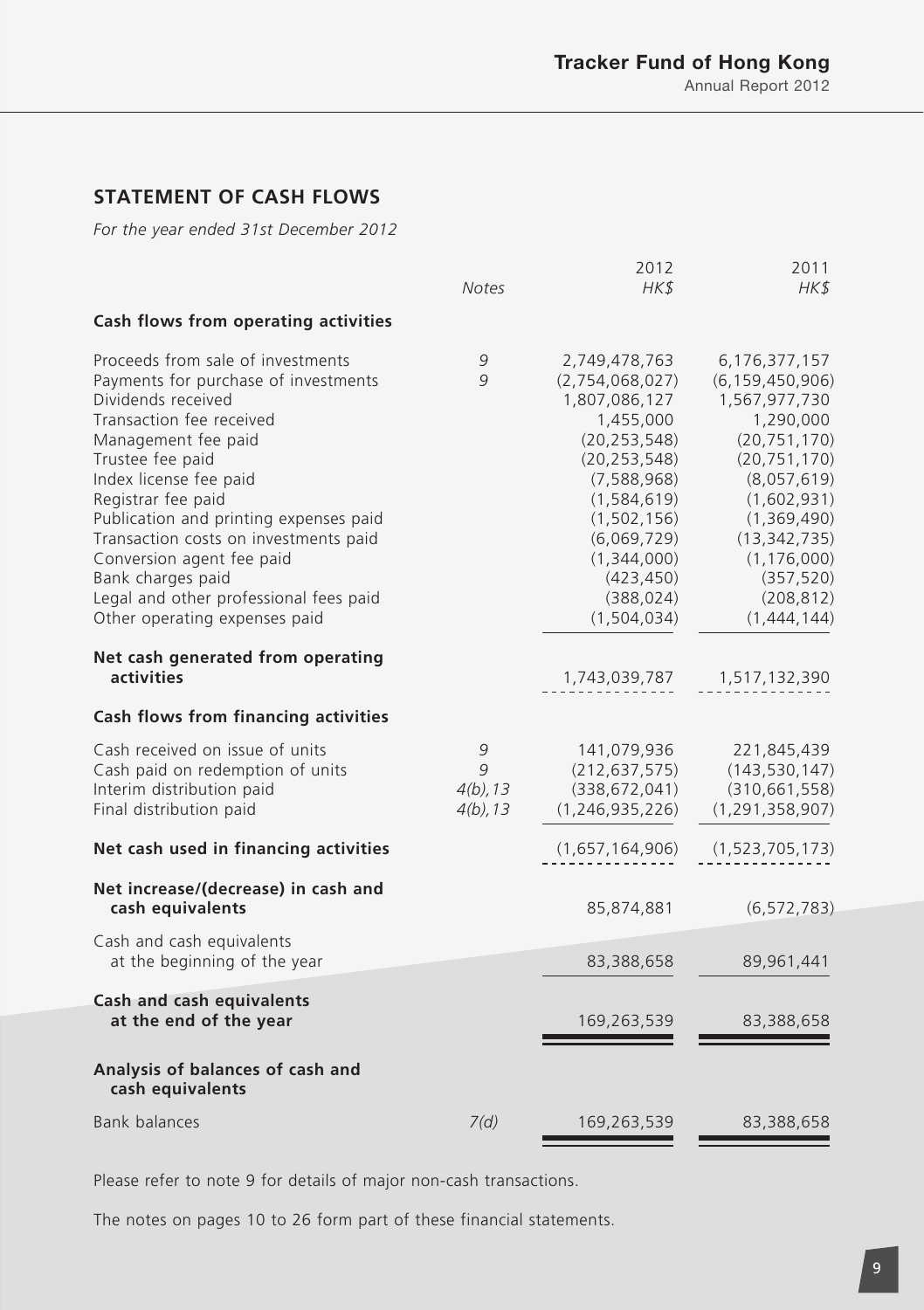### **NOTES TO THE FINANCIAL STATEMENTS**

#### **1 General information**

Tracker Fund of Hong Kong (the "Fund") is a unit trust which is governed by its Trust Deed dated 23rd October 1999 (the "Trust Deed"). The Fund is authorized by the Securities and Futures Commission of Hong Kong under Section 104(1) of the Hong Kong Securities and Futures Ordinance. The Fund is also listed on the Stock Exchange of Hong Kong Limited (a subsidiary of The Hong Kong Exchanges and Clearing Limited).

The manager and the trustee of the Fund are State Street Global Advisors Asia Limited (the "Manager") and State Street Bank and Trust Company (the "Trustee") respectively.

The Fund's objective is to provide investment results that closely correspond to the performance of the Hang Seng Index (the "Index").

#### **2 Summary of significant accounting policies**

The principal accounting policies applied in the preparation of these financial statements are set out below. These policies have been consistently applied to all the years presented, unless otherwise stated.

#### **(a) Basis of preparation**

The financial statements have been prepared in accordance with Hong Kong Financial Reporting Standards ("HKFRS") issued by the Hong Kong Institute of Certified Public Accountants ("HKICPA"). The financial statements have been prepared under the historical cost convention, as modified by the revaluation of financial assets and financial liabilities held at fair value through profit or loss.

The preparation of financial statements in conformity with HKFRS requires the Trustee and Manager to make judgments, estimates and assumptions that affect the application of accounting policies and the reported amounts of assets and liabilities, income and expense. The estimates and associated assumptions are based on historical experience and various other factors that are believed to be reasonable under the circumstances, the results of which form the basis of making the judgments about carrying values of assets and liabilities that are not readily apparent from other sources. Actual results may differ from these estimates.

All references to net assets throughout the financial statements refer to net assets attributable to holders of redeemable units unless otherwise stated.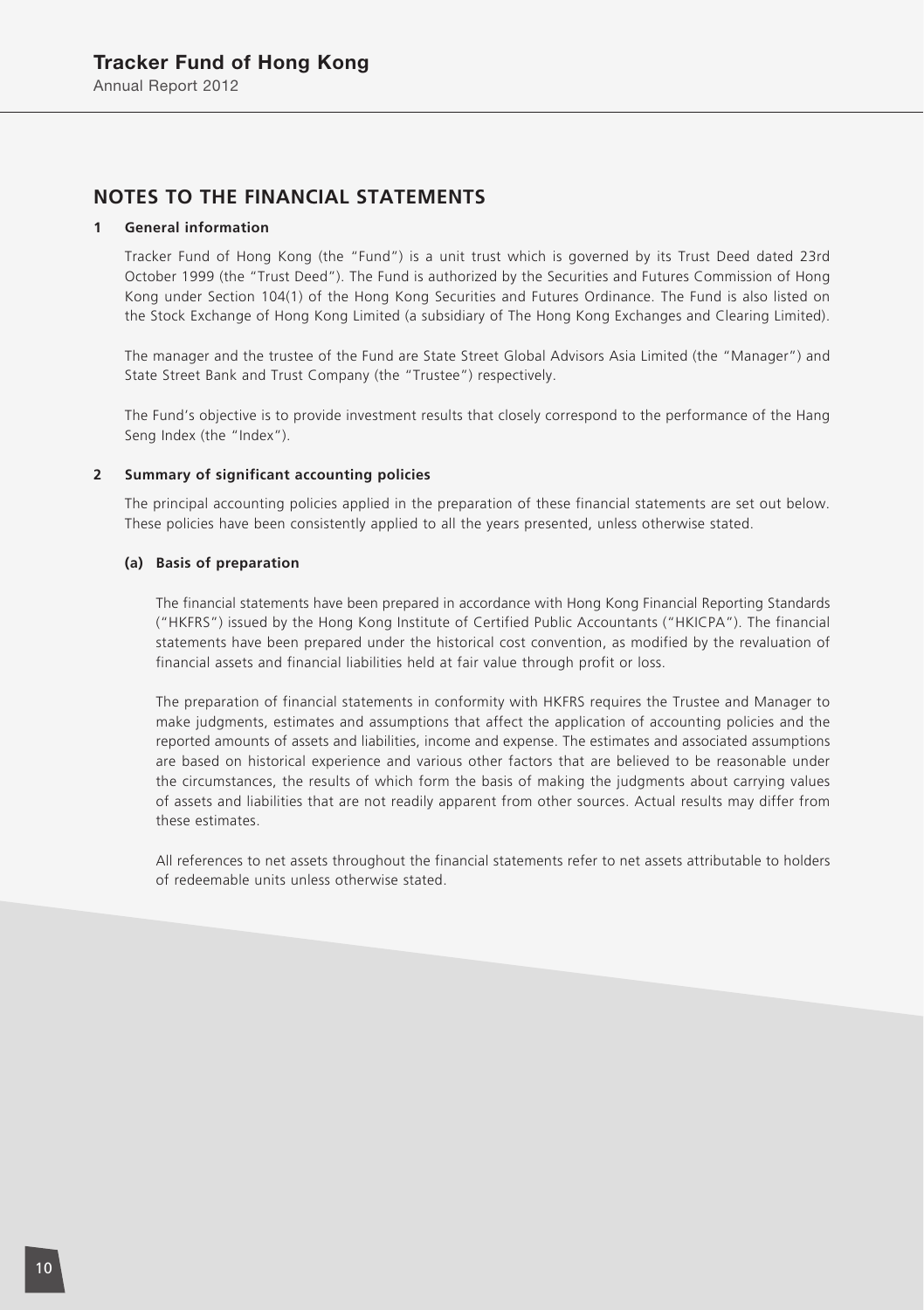#### **2 Summary of significant accounting policies** (Continued)

#### **(a) Basis of preparation** (Continued)

*New standards and amendments to standards that are relevant to the Fund but are not yet effective and have not been early adopted by the Fund*

HKFRS 9 ''Financial instruments'' addresses the classification, measurement and recognition of financial assets and financial liabilities. HKFRS 9 was issued in November 2009 and October 2010. It replaces the parts of HKAS 39 that relate to the classification and measurement of financial instruments. HKFRS 9 requires financial assets to be classified into two measurement categories: those measured as at fair value and those measured at amortized cost. The determination is made at initial recognition. The classification depends on the entity's business model for managing its financial instruments and the contractual cash flow characteristics of the instrument. For financial liabilities, the standard retains most of the HKAS 39 requirements. The main change is that, in cases where the fair value option is taken for financial liabilities, the part of a fair value change due to an entity's own credit risk is recorded in other comprehensive income rather than the income statement, unless this creates an accounting mismatch. The Fund intends to adopt HKFRS 9 no later than the accounting period beginning on or after 1st January 2015. The new standard is not expected to have a significant impact on the financial statements of the Fund.

HKFRS 13 ''Fair value measurement'' effective for annual periods beginning on or after 1st January 2013. The standard improves consistency and reduces complexity by providing a precise definition of fair value and a single source of fair value measurement and disclosure requirements for use across HKFRSs. The requirements do not extend the use of fair value accounting but provide guidance on how it should be applied where its use is already required or permitted by other standards within HKFRS. If an asset or a liability measured at fair value has a bid price and an ask price, the standard requires valuation to be based on a price within the bid-ask spread that is most representative of fair value and allows the use of mid-market pricing or other pricing conventions that are used by market participants as a practical expedient for fair value measurement within a bid-ask spread. On adoption of the standard, the Fund will change its valuation inputs for listed financial assets and liabilities to last traded prices to be consistent with the inputs prescribed in the Fund's offering document for the calculation of its per unit trading value for subscriptions and redemptions. The use of last traded prices is recognized as a standard pricing convention within the industry. The new standard is not expected to have a significant impact on the financial position or performance of the Fund.

There are no other standards, interpretations or amendments to existing standards that are not yet effective that would be expected to have a significant impact on the Fund.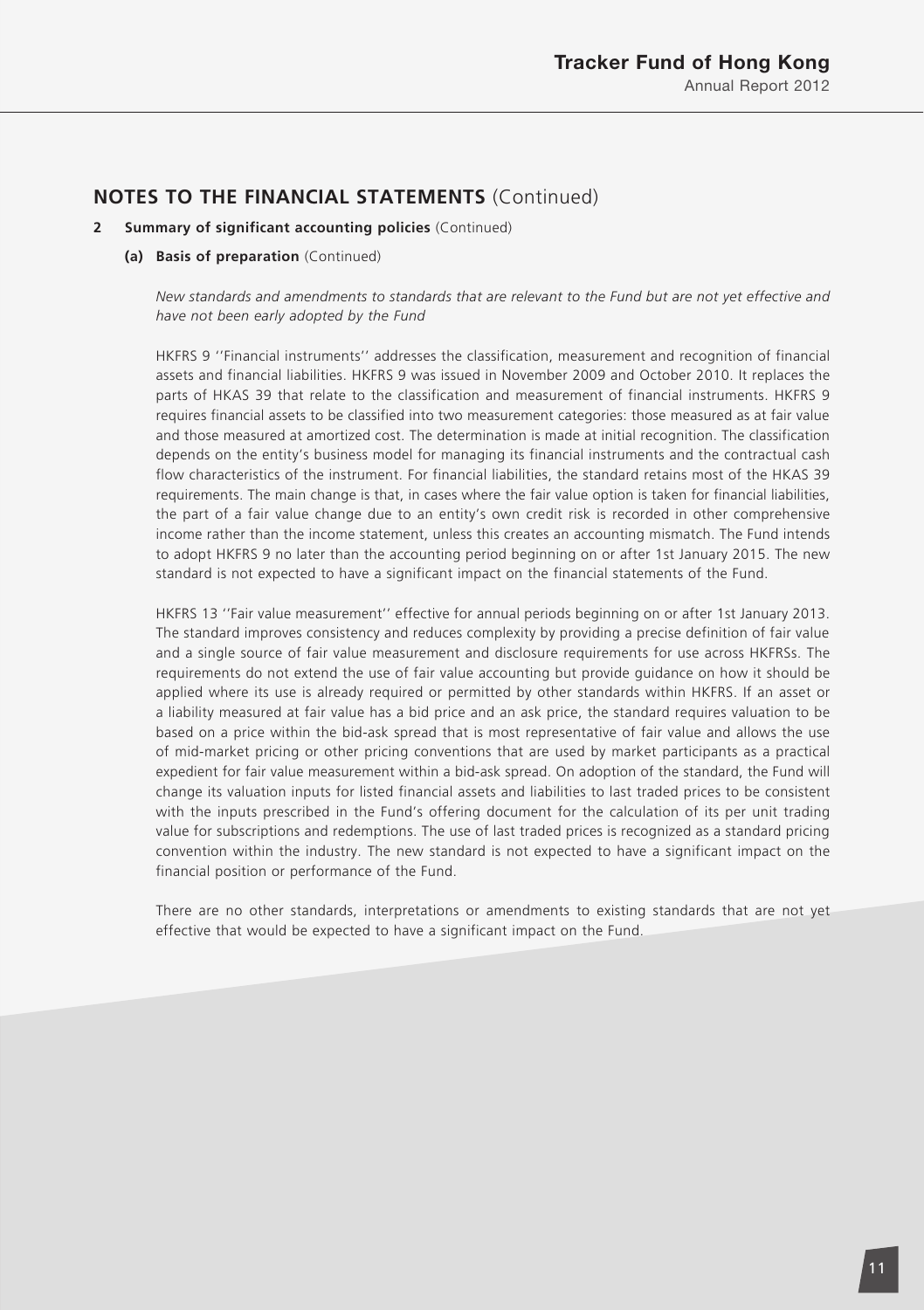#### **2 Summary of significant accounting policies** (Continued)

#### **(b) Investments**

All investments have been classified as "financial assets at fair value through profit or loss".

Purchases and sales of investments are accounted for on the trade date basis. Investments are initially recognized at fair value, excluding transaction costs which are expensed as incurred, and are subsequently re-measured at fair value. Realized and unrealized gains and losses on investments are included in the Statement of Comprehensive Income in the period in which they arise. Investments are derecognized when the rights to receive cash flows from the investments have expired or the Fund has transferred substantially all risks and rewards of ownership.

Investments that are listed or traded on an exchange are fair valued based on quoted bid market prices.

#### **(c) Income**

Dividend income on equity securities is recorded on the ex-dividend date. Dividend income on equity securities where no ex-dividend date is quoted is accounted for when the Fund's right to receive payment is established.

Other income is recognized in the Statement of Comprehensive Income on an accruals basis.

#### **(d) Expenses**

Expenses are accounted for in the Statement of Comprehensive Income on an accruals basis.

#### **(e) Distributions payable to holders of redeemable units**

Proposed distributions to holders of redeemable units are recognized in the Statement of Comprehensive Income when they are approved by the Trustee. The distribution on these redeemable units is recognized in the Statement of Comprehensive Income as finance costs.

#### **(f) Cash component**

Cash component represents the amount included in the issue price or redemption proceeds (as the case may be) of the units issued or redeemed, representing the difference between the net asset value per Creation Unit as calculated by the Manager as of that date and the value of the Index Basket (based on the nominal closing prices as of that date), including the dividend equivalent amount per Creation Unit.

#### **(g) Cash and cash equivalents**

Cash and cash equivalents include cash in hand, demand deposits, other short-term highly liquid investments with original maturities of three months or less and bank overdrafts.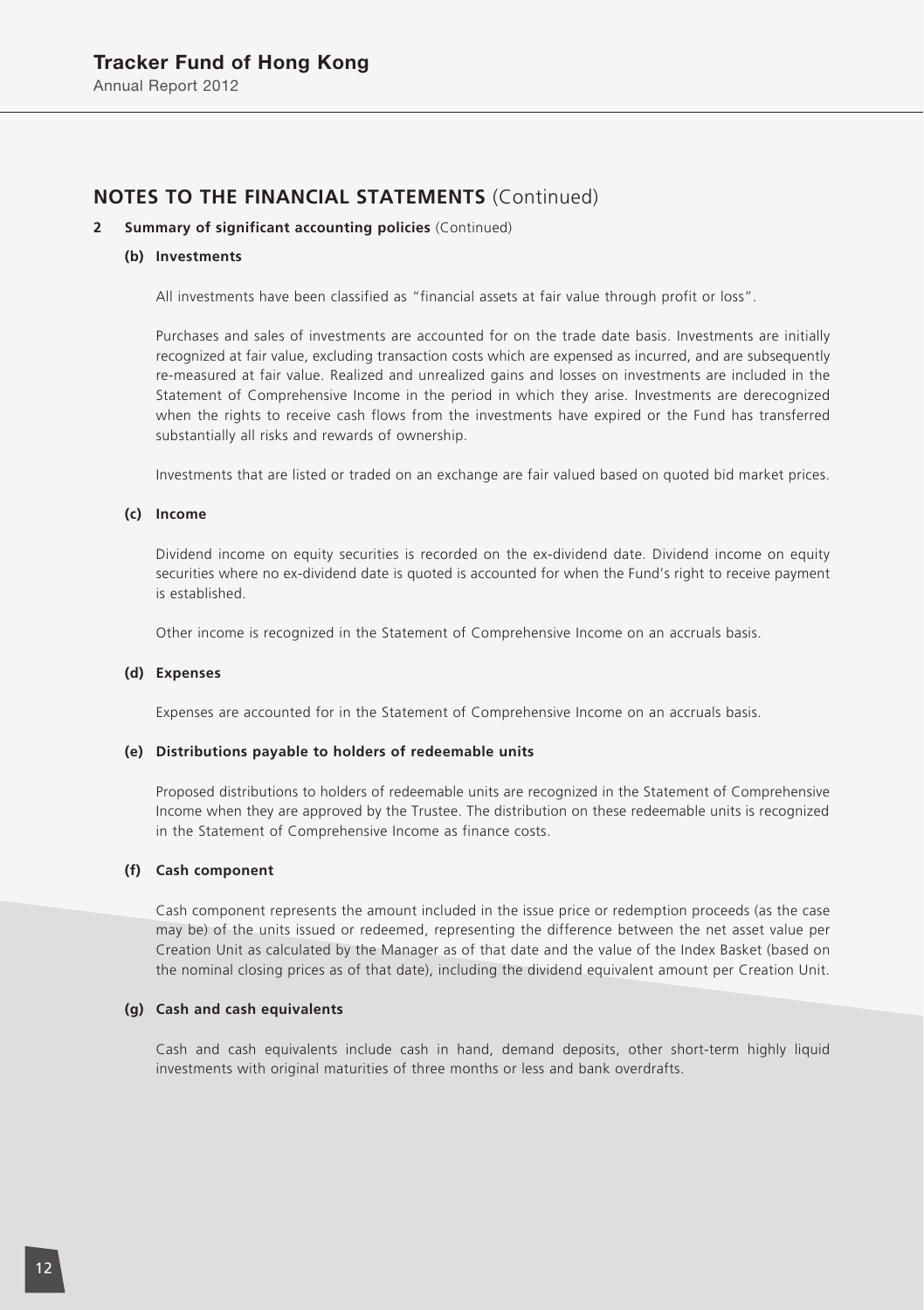#### **2 Summary of significant accounting policies** (Continued)

#### **(h) Translation of foreign currencies**

#### *Functional and presentation currency*

Items included in the financial statements are measured using the currency of the primary economic environment in which the Fund operates ("the functional currency"). The performance of the Fund is measured and reported to the holders of redeemable units in Hong Kong dollar. The Manager considers the Hong Kong dollar as the currency that most faithfully represents the economic effects of the underlying transactions, events and conditions. The financial statements are presented in Hong Kong dollar, which is the Fund's functional and presentation currency.

#### *Transactions and balances*

Foreign currency transactions are translated into the functional currency using the exchange rates prevailing at the dates of the transactions. Foreign currency assets and liabilities are translated into the functional currency using the exchange rate prevailing at the year end date.

Foreign exchange gains and losses arising from translation are included in the Statement of Comprehensive Income.

Foreign exchange gains and losses relating to cash and cash equivalents are presented in the Statement of Comprehensive Income within 'net foreign currency gains/losses on cash and cash equivalents'.

Foreign exchange gains and losses relating to the financial assets and liabilities carried at fair value through profit or loss are presented in the Statement of Comprehensive Income within 'net gain/(loss) on investments'.

#### **(i) Redeemable units**

The Fund issues redeemable units, which are redeemable at the holder's option and are classified as financial liabilities. Redeemable units can only be redeemed in-kind equal to a proportionate share of the Fund's net asset value. The redeemable unit is carried at the redemption amount that is payable at the year end date if the holder exercises the right to put the unit back to the Fund. In accordance with the Fund's Trust Deed, the minimum redemption units are 1,000,000 units.

Redeemable units are issued and redeemed at the holder's option at prices based on the Fund's net asset value per unit at the time of issue or redemption. The Fund's net asset value per unit is calculated by dividing the net assets attributable to the holders of redeemable units with the total number of outstanding redeemable units. In accordance with the provisions of the Fund's Trust Deed, investment positions are valued based on the last traded market price for the purpose of determining the net asset value per unit for creations and redemptions.

#### **(j) Segmental reporting**

Operating segments are reported in a manner consistent with the internal reporting used by the chief operating decision-maker. The Manager, who is responsible for allocating resources and assessing performance of the operating segments, has been identified as the chief operating decision-maker that makes strategic decisions.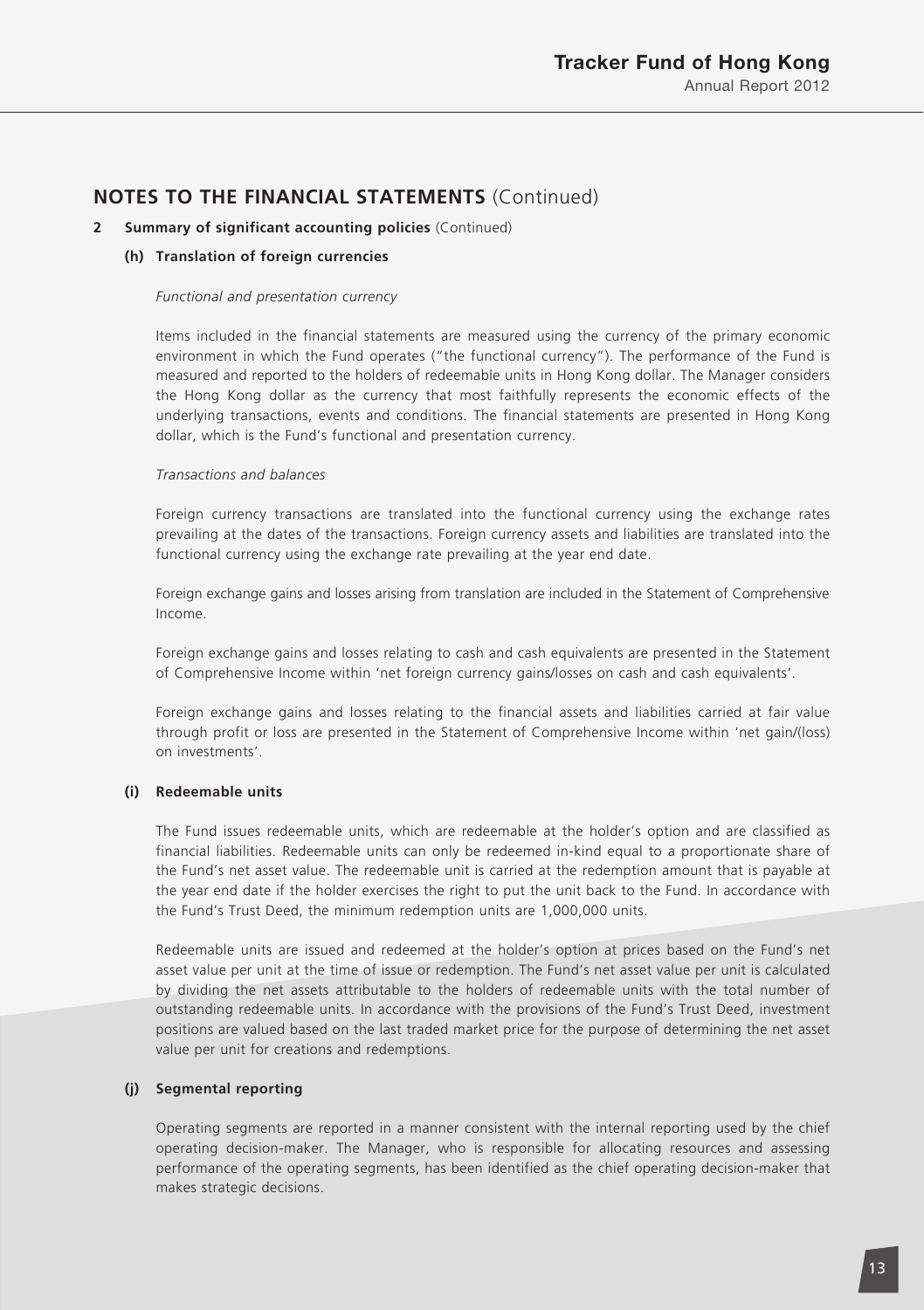#### **3 Net gain/(loss) on investments**

|                                               | 2012<br>HK\$   | 2011<br>HK\$        |
|-----------------------------------------------|----------------|---------------------|
| Change in unrealized gain/loss on investments | 9,268,242,022  | (17, 247, 807, 536) |
| Realized gain on sale of investments          | 1,787,298,614  | 5,625,797,475       |
|                                               | 11,055,540,636 | (11,622,010,061)    |

#### **4 Income**

#### **(a) Transaction fee**

Applications to create or redeem units are only made through brokers or dealers (acting either as principal or on behalf of clients) (the "Participating Dealers") which have executed a participation agreement with the Manager, the Trustee, HK Conversion Agency Services Limited (the "Conversion Agent") and Hong Kong Securities Clearing Company ("HKSCC"). The Fund is entitled to receive a transaction fee of HK\$15,000 per total aggregate creation and redemption orders per day per Participating Dealer.

#### **(b) Other income**

Other income represents registrar charges levied on unitholders (other than HKSCC Nominees) who hold units registered in their own names as at each record date for the relevant distribution. Currently, these charges amount to the lower of HK\$80 per year per unitholder and the unitholder's actual distribution entitlement. Such charges are deducted on a half-yearly basis from the half-yearly distributions payable to the relevant unitholders.

#### **5 Number of units in issue and net assets attributable to holders of redeemable units**

The Fund's capital is represented by the net assets attributable to holders of redeemable units. Units are issued through an in-kind creation of an Index Basket with the remaining balances in cash, and are redeemed in-kind with the remaining balances in cash. Subscriptions and redemptions of units during the year are shown on the Statement of Changes in Net Assets Attributable to Holders of Redeemable Units. In accordance with the objectives and risk management policies outlined in note 12, the Fund endeavours to invest in appropriate investments while maintaining sufficient liquidity to meet redemption, such liquidity being augmented by disposal of listed securities where necessary.

In accordance with the provisions of the Fund's Trust Deed, listed investments are stated at the last traded price on the valuation day for the purpose of determining net asset value per unit for creations and redemptions and for various fee calculations. However, the accounting policy of the Fund for the purpose of compliance with HKAS 39 and for reporting purpose is to value its investments at the relevant bid market prices on the year end date. The difference between the valuation of these investments as stated in the financial statements and the valuation methodology indicated in the Fund's Trust Deed, results in a decrease in value of investments and net assets attributable to holders of redeemable units by HK\$68,889,571 (2011: HK\$57,072,678). The amount of the adjustment recognized in the Statement of Comprehensive Income is an increase of HK\$11,816,893 (2011: decrease of HK\$32,815,428).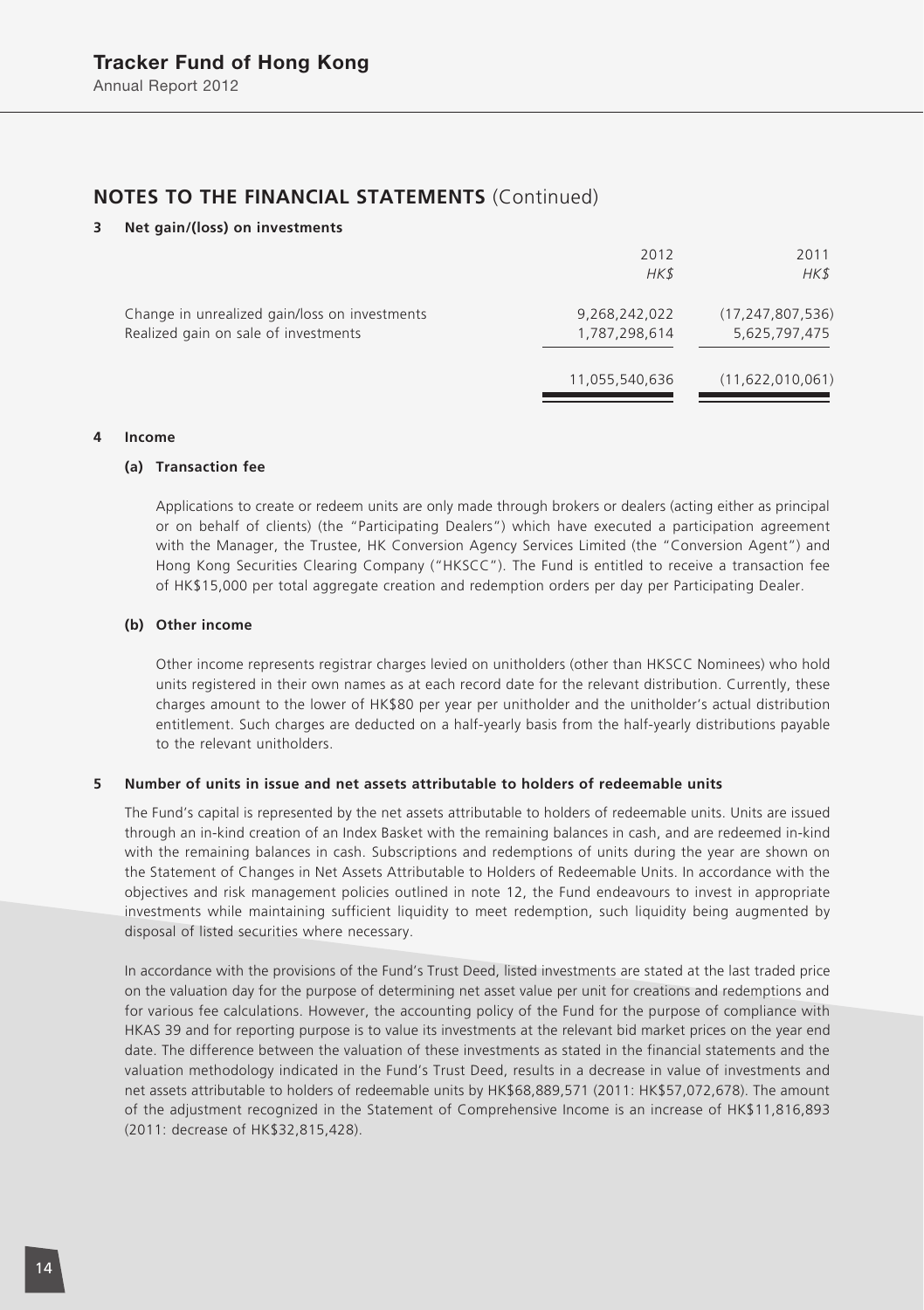#### **5 Number of units in issue and net assets attributable to holders of redeemable units** (Continued)

Net assets attributable to holders of redeemable units at last traded market prices represent a liability in the Statement of Net Assets, carried at the redemption amount that would be payable at the year end date if the unitholders exercised the right to redeem the units in the Fund.

|                                                        | Number of units |                |  |
|--------------------------------------------------------|-----------------|----------------|--|
|                                                        | 2012            | 2011           |  |
| Units in issue at the beginning of the year            | 2,602,992,500   | 2,301,992,500  |  |
| Creation of units                                      | 845,000,000     | 959,000,000    |  |
| Redemption of units                                    | (958,000,000)   | (658,000,000)  |  |
| Units in issue at the end of the year                  | 2,489,992,500   | 2,602,992,500  |  |
|                                                        | HK\$            | HK\$           |  |
| Net assets attributable to holders of redeemable units | 56,898,902,807  | 48,362,762,116 |  |
| Net assets attributable to holders of redeemable units |                 |                |  |
| (per unit)                                             | 22.85           | 18.58          |  |
| Net asset value per Creation Unit (1 Creation Unit is  |                 |                |  |
| equivalent to 1,000,000 units)                         | 22,851,034      | 18,579,678     |  |

#### **6 Taxation**

No provision for Hong Kong profits tax has been made as the Fund was authorized as collective investments scheme under Section 104 of the Hong Kong Securities and Futures Ordinance and is therefore exempted from profits tax under Section 26A(1A) of the Hong Kong Inland Revenue Ordinance.

The Fund invests in shares of companies in People's Republic of China ("PRC") listed on the Hong Kong Stock Exchange ("H-shares"). Under the PRC Corporate Income Tax Law, the Fund may be liable to pay PRC tax on the capital gains realized in the trading of H-shares. However, no provision was made for taxation from such gains in the financial statements as the Manager believes that the Fund can sustain a position for not filing a tax return based on the existing tax regulations and that the enforcement of China tax on capital gains is not probable.

Withholding tax was charged on dividend income received from H-shares during the year.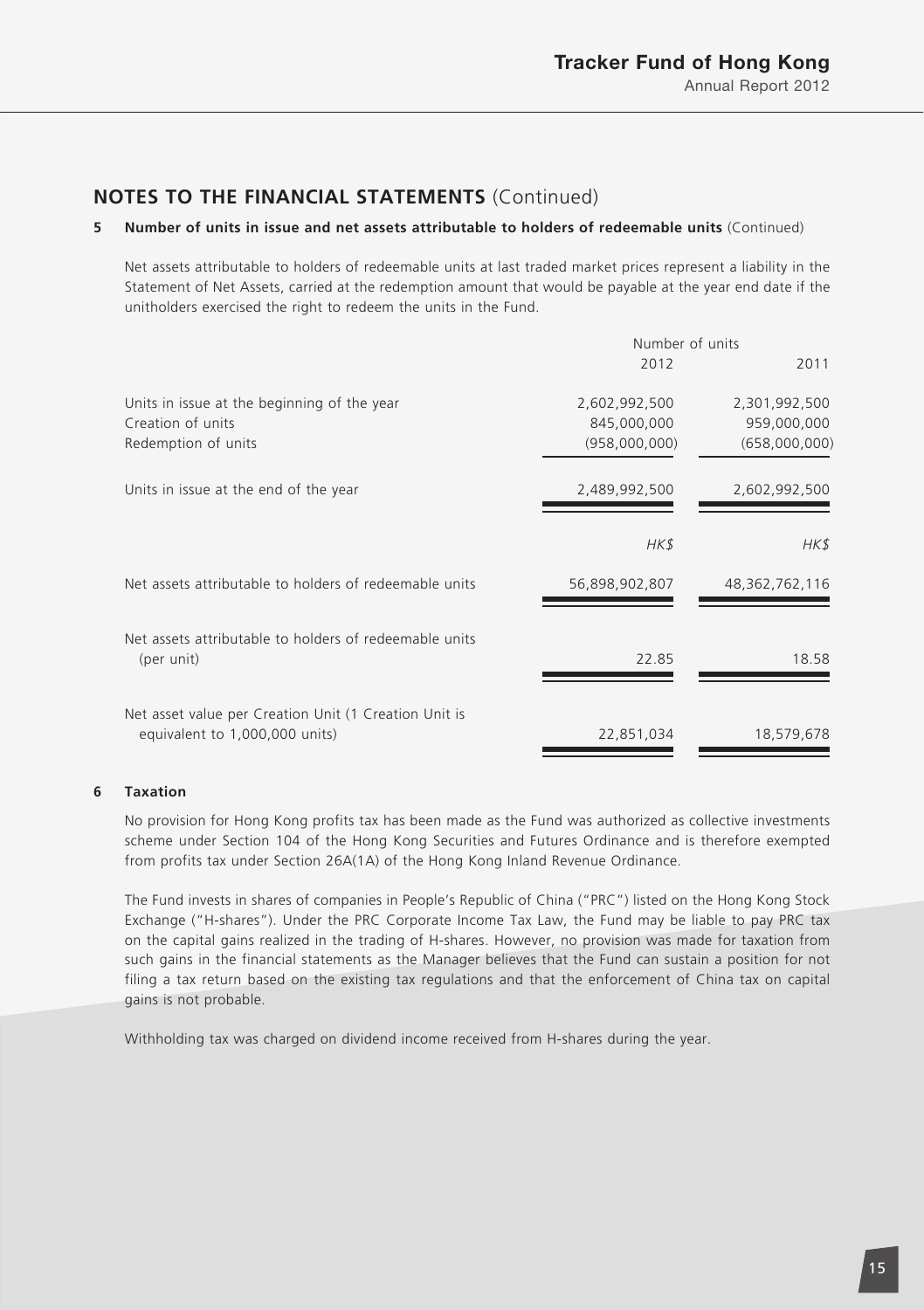#### **7 Transactions with the related parties/Manager and its Connected Persons**

Parties are considered to be related if one party has the ability to control the other party or exercise significant influence over the other party in making financial or operational decisions. Related parties of the Fund also include the Manager of the Fund and its connected persons. Connected Persons of the Manager are those as defined in the Code on Unit Trusts and Mutual Funds established by the Securities and Futures Commission of Hong Kong (the "SFC Code"). All transactions entered into during the year between the Fund and its related parties, including the Manager and its Connected Persons were carried out in the normal course of business and on normal commercial terms. To the best of the Manager's knowledge, the Fund does not have any other transactions with its related parties, including the Manager and its Connected Persons except for those disclosed below.

#### **(a) Manager's holding in the Fund**

The directors and officers of the Manager may transact in the units of the Fund as principal. As of 31st December 2012, the directors and officers of the Manager together held 25,980 units in the Fund (2011: 25,980 units).

#### **(b) Management fee**

The fee payable to the Manager is calculated at the following annual rates of the net asset value of the Fund on the last dealing day in the relevant quarter:

| For the first HK\$15 billion of the net asset value            | $0.050\%$ |
|----------------------------------------------------------------|-----------|
| For the next HK\$15 billion of the net asset value             | 0.045%    |
| For the next HK\$15 billion of the net asset value             | $0.030\%$ |
| Any amount by which the net asset value exceeds HK\$45 billion | 0.025%    |

The management fee is accrued daily and is payable quarterly in arrears.

#### **(c) Trustee fee**

The fee payable to the Trustee is calculated at the following annual rates of the net asset value of the Fund of the last dealing day in the relevant quarter:

| For the first HK\$15 billion of the net asset value            | $0.050\%$ |
|----------------------------------------------------------------|-----------|
| For the next HK\$15 billion of the net asset value             | 0.045%    |
| For the next HK\$15 billion of the net asset value             | $0.030\%$ |
| Any amount by which the net asset value exceeds HK\$45 billion | 0.025%    |

The trustee fee is accrued daily and payable quarterly in arrears.

#### **(d) Bank balances**

Bank balances are maintained with the Trustee. Bank balances held with the Trustee as at 31st December 2012 was HK\$169,263,539 (2011: HK\$83,388,658). No interest was earned on these bank balances during the years ended 31st December 2012 and 2011.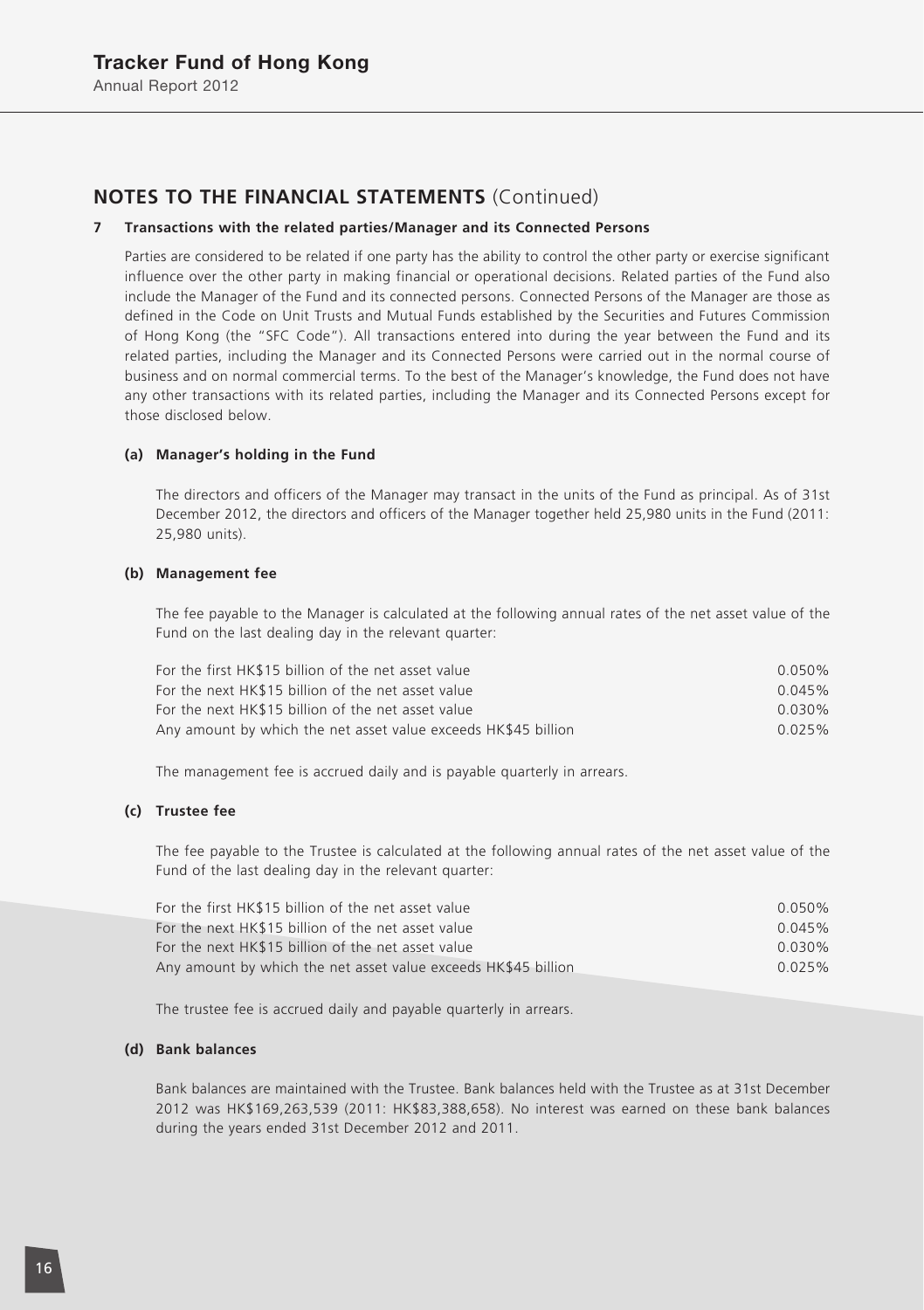#### **8 Other fees**

#### **(a) Registrar fee**

The fee payable to Computershare Hong Kong Investor Services Limited (the "Registrar"), is calculated based on the number of unitholders on the register on the first business day of the relevant month at the following fee scale, subject to a monthly maximum aggregate registrar fee of HK\$1,000,000.

| HK\$        |
|-------------|
| (per month) |
| 10,000      |
| 2.200       |
| 1,800       |
| 1,500       |
| 1,200       |
|             |

In addition, the Registrar is reimbursed for all of its out-of-pocket expenses incurred in connection with performing its services.

The registrar fee is accrued daily and is payable monthly in advance.

#### **(b) Conversion agent fee**

The Conversion Agent received a monthly retainer fee of HK\$16,000 plus a transaction fee of HK\$12,000 on total aggregate creation and redemption orders per day per Participating Dealer.

The conversion agent fee is accrued daily and payable monthly in arrears.

#### **(c) Index license fee**

The index license fee is calculated at the rate of 0.015% per annum on the daily average net asset value of the Fund, subject to a minimum of US\$10,000 per annum.

The index license fee is accrued daily and is payable quarterly in arrears.

#### **9 Major non-cash transactions**

In accordance with the Fund's Trust Deed, units are issued through an in-kind creation of an Index Basket with the remaining balances in cash. For each Creation Unit (of 1,000,000 units), the Fund receives an Index Basket consisting of constituent shares as determined by the Manager on a daily basis. During the year, the Fund issued 845,000,000 units (2011: 959,000,000 units), totaling HK\$17,404,458,468 (2011: HK\$21,189,448,486) in exchange for Index Baskets consisting of investments valued at HK\$17,262,164,045 (2011: HK\$20,967,865,604) by the Manager with remaining balances in cash of HK\$142,294,423 (2011: HK\$221,582,882).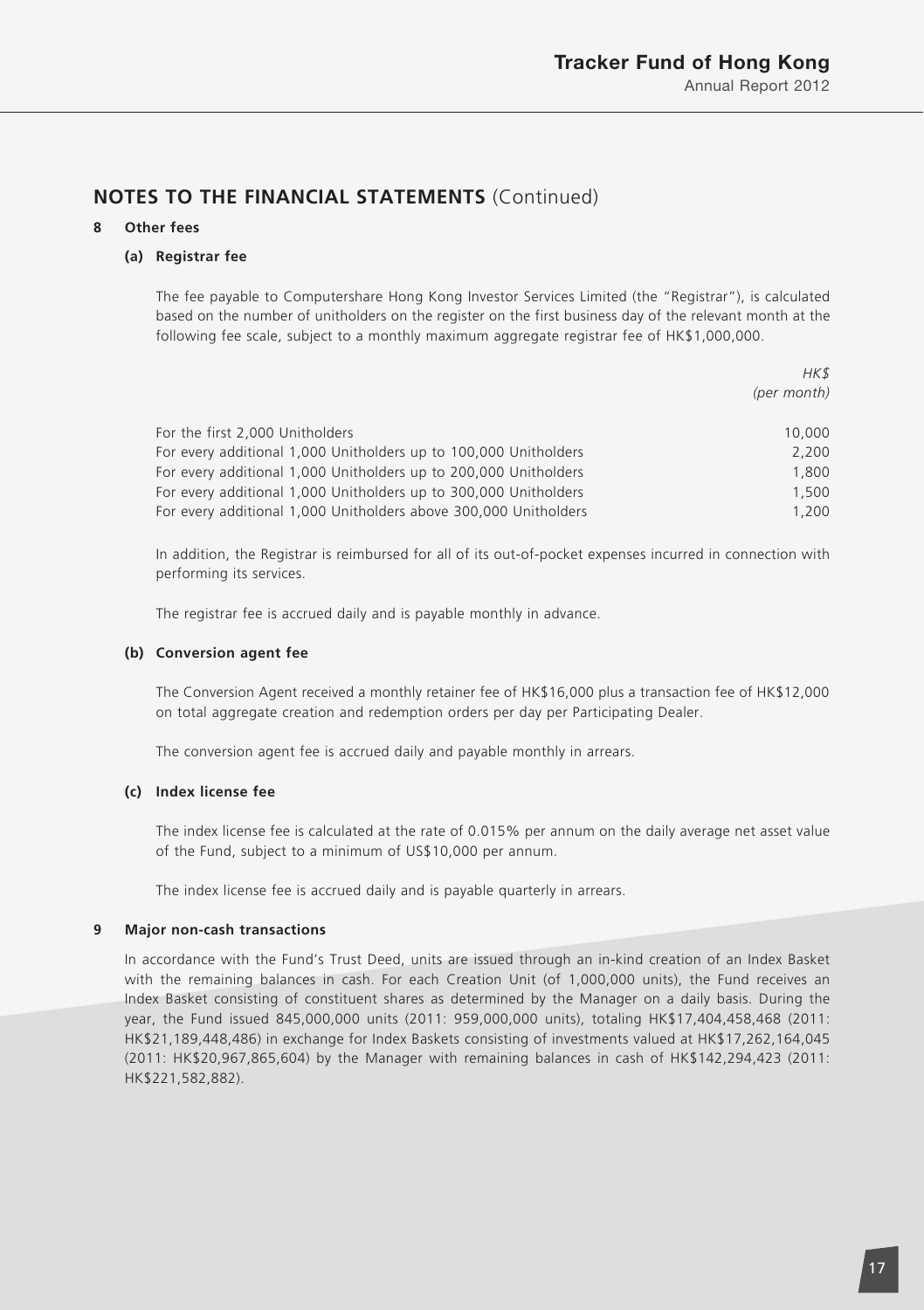#### **9 Major non-cash transactions** (Continued)

In accordance with the Fund's Trust Deed, units are redeemed in-kind with the remaining balances in cash. During the year, the Fund redeemed 958,000,000 units (2011: 658,000,000 units), totaling HK\$19,986,433,727 (2011: HK\$14,502,137,413) in exchange for Index Baskets consisting of investments valued at HK\$19,774,742,006 (2011: HK\$14,357,661,412) by the Manager with remaining balances in cash of HK\$211,691,721 (2011: HK\$144,476,001).

#### **10 Soft dollar practices**

The Manager may effect transactions, provided that any such transaction is consistent with standards of "best execution", by or through the agency of another person for the account of the Fund with whom the Manager or any of its Connected Persons have an arrangement under which that party will from time to time provide to or procure for the Manager or any of its Connected Persons goods, services or other benefits (such as research and advisory services, computer hardware associated with specialized software or research services and performance measures) the nature of which is such that their provision can reasonably be expected to benefit the Fund as a whole and may contribute to an improvement in the performance of the Fund. For the avoidance of doubt, such goods and services may not include travel, accommodation, entertainment, general administrative goods or services, general office equipment or premises, membership fees, employees' salaries or direct money payments.

Since the inception of the Fund, the Manager had not participated in any soft dollar arrangements in respect of any transactions for the account of the Fund.

#### **11 Investment limitations and prohibitions under the SFC Code**

The SFC Code allows the Fund to invest in constituent securities issued by a single issuer for more than 10% of the Fund's net asset value provided that the investment is limited to any constituent securities that each accounts for more than 10% of the weighting of the Index and the Fund's holding of any such constituent securities may not exceed their respective weightings in the Index (except as a result of changes in the composition of the Index and the excess is transitional and temporary in nature).

Constituent securities that account for more than 10% of the net asset value of the Fund as at year end were as follows:

|                   | Respective weighting<br>in the Index $(\% )$ |      | % of net asset value |      |
|-------------------|----------------------------------------------|------|----------------------|------|
|                   | 2012                                         | 2011 | 2012                 | 2011 |
| HSBC Holdings plc | 14.9                                         | 14.9 | 14.8                 | 14.9 |

During the year, the Hang Seng Index increased by 22.91% (2011: decreased by 19.97%), while the net asset value per unit of the Fund increased by 22.98% (2011: decreased by 19.88%).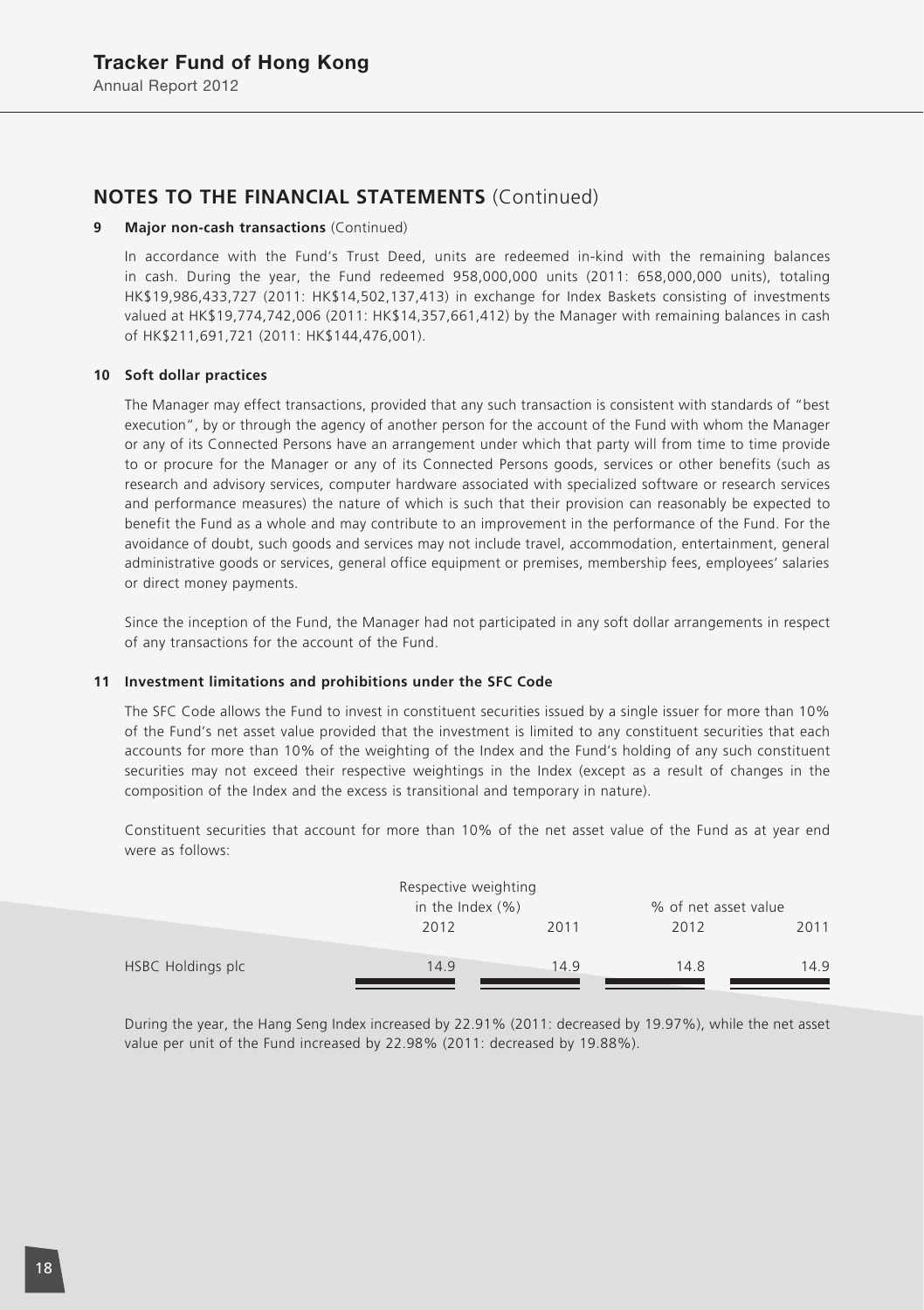#### **12 Financial risk management**

#### **(a) Strategy in using financial instruments**

#### *Investment objectives*

The Fund's investment objective is to provide investment results that closely correspond to the performance of the Index. The Manager will seek to achieve the investment objective by investing all, or substantially all, of the Fund's assets in shares in the constituent companies of the Index ("Index Shares") in substantially the same weightings as they appear in the Index. The Manager may also invest in certain other permitted investments in seeking to meet the investment objective. The Manager will rebalance the Fund's portfolio of investments from time to time to reflect any changes to the composition of, or the weighting of shares in, the Index.

#### *Investment policies*

The responsibility of the Manager is to reflect changes in the Index, insofar as practicable and subject to the Trust Deed, by replicating changes to the weightings and composition of the constituent shares in the Index in the portfolio of shares which make up the portfolio.

Since the investment objective is to provide investment results that closely correspond with the performance of the Index, the Manager is required to ensure, insofar as practicable and subject to the Trust Deed, that the assets comprised in the portfolio comprise only, or substantially only, interest in Index Shares and in the relative weightings such Index Shares appear in the Index. Other than cash held for distribution and to meet the fees, expenses and other liabilities, it is unlikely that cash or any other form of securities will form a substantial part of the assets.

The risks and the respective risk management policies employed by the Fund to manage these risks are discussed below.

#### **(b) Market price risk**

Market price risk is the risk that the value of a financial instrument will fluctuate as a result of changes in market prices, whether those changes are caused by factors specific to the individual instrument or factors affecting all instruments in the market.

All securities investments present a risk of loss of capital. The Fund's market price risk is managed through diversification of investment portfolio. The Manager monitors the investments on a daily basis and rebalances the portfolio of investments from time to time to reflect any changes to the composition of, or the weighting of shares in, the Index.

As at year end, the overall market exposure of the Fund was as follows:

|                                                     |                    | At 31st December |                    |                 |  |
|-----------------------------------------------------|--------------------|------------------|--------------------|-----------------|--|
|                                                     |                    | 2012             |                    | 2011            |  |
|                                                     | Fair value<br>HK\$ | % of net assets  | Fair value<br>HK\$ | % of net assets |  |
| Held for trading:<br>Listed investments<br>Equities |                    |                  |                    |                 |  |
| - Hong Kong                                         | 56,671,611,547     | 99.60            | 48,124,059,608     | 99.51           |  |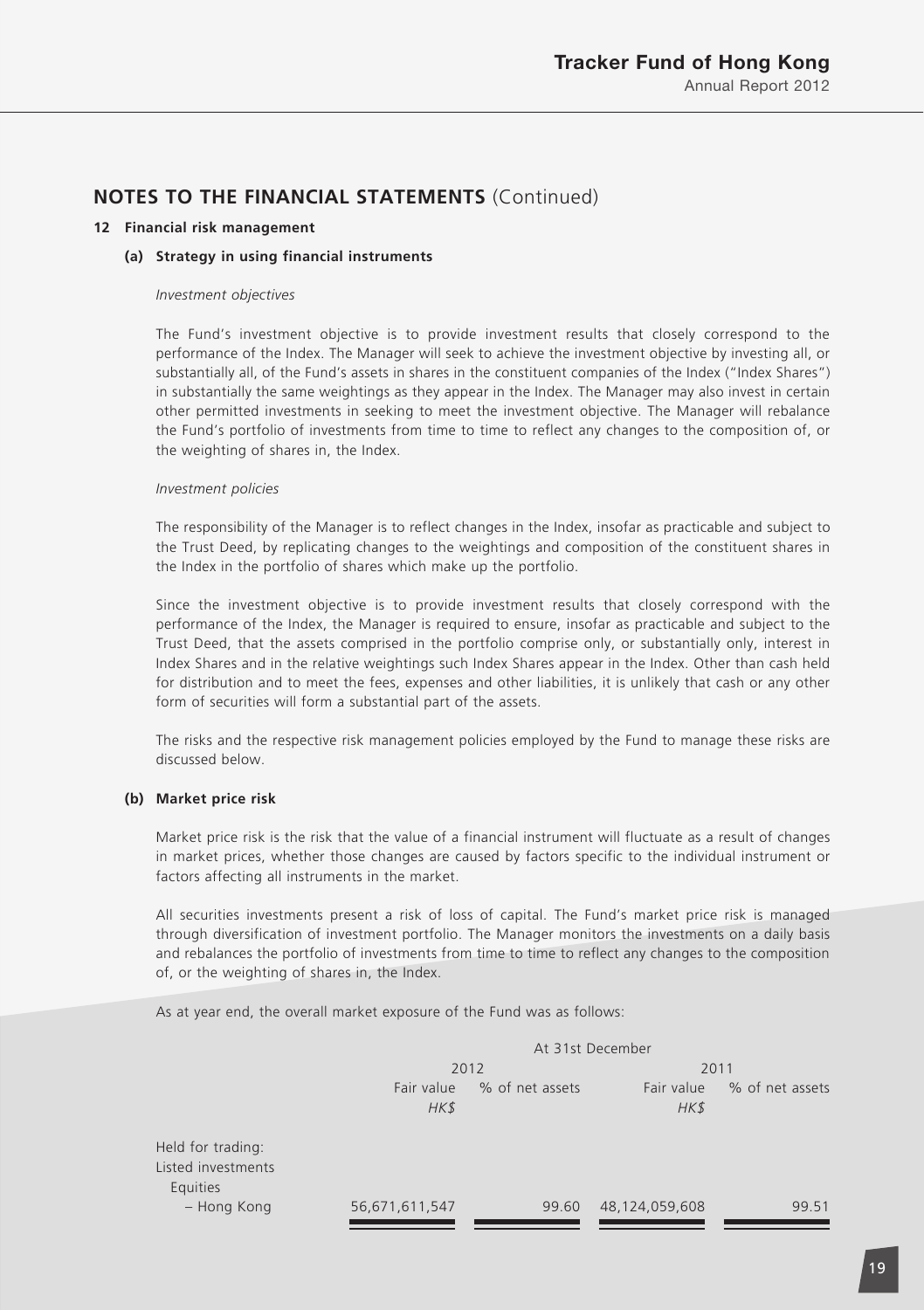#### **12 Financial risk management** (Continued)

**(b) Market price risk** (Continued)

*Net market exposures*

The following table shows the net market exposures of the Fund by industry:

|                         | 2012            | 2011            |
|-------------------------|-----------------|-----------------|
|                         | % of net assets | % of net assets |
| By industry             |                 |                 |
| - Commerce and industry | 36.88           | 39.82           |
| $-$ Finance             | 46.86           | 45.67           |
| - Properties            | 10.84           | 8.35            |
| - Utilities             | 5.02            | 5.67            |
|                         | 99.60           | 99.51           |

All the Fund's equity securities are listed on the Hong Kong Stock Exchange. As the Fund is a Hang Seng Index tracking fund, movements in the Index would cause substantially the same percentage change in the Fund's net asset value.

|                   |                 | 2012           |                 | 2011          |
|-------------------|-----------------|----------------|-----------------|---------------|
|                   | Change in index | Impact         | Change in index | Impact        |
|                   | $\frac{0}{0}$   | HK\$           | $\frac{9}{6}$   | HK\$          |
| Hong Kong         |                 |                |                 |               |
| - Hang Seng Index | 22.91%          | 12,983,466,205 | 19.97%          | 9,610,374,704 |

The Manager has used their view of what would be a "reasonable shift" in each key market to estimate the change for use in the market sensitivity analysis above. Disclosures above are shown in absolute terms, changes and impacts could be positive or negative. Changes in market index % are revised annually depending on the Manager's current view of market volatility and other relevant factor.

#### **(c) Interest rate risk**

The majority of the Fund's financial assets and liabilities are non-interest bearing. As a result, the Fund is not subject to significant amounts of risk due to fluctuations in the prevailing levels of market interest rates.

#### **(d) Credit risk**

Credit risk is the risk that an issuer or counterparty will be unable or unwilling to pay amounts in full when due.

The Fund's financial assets which are potentially subject to credit risk consist principally of securities and bank balances. The Fund limits its exposure to credit risk by transacting with well established brokerdealers and banks with high credit ratings.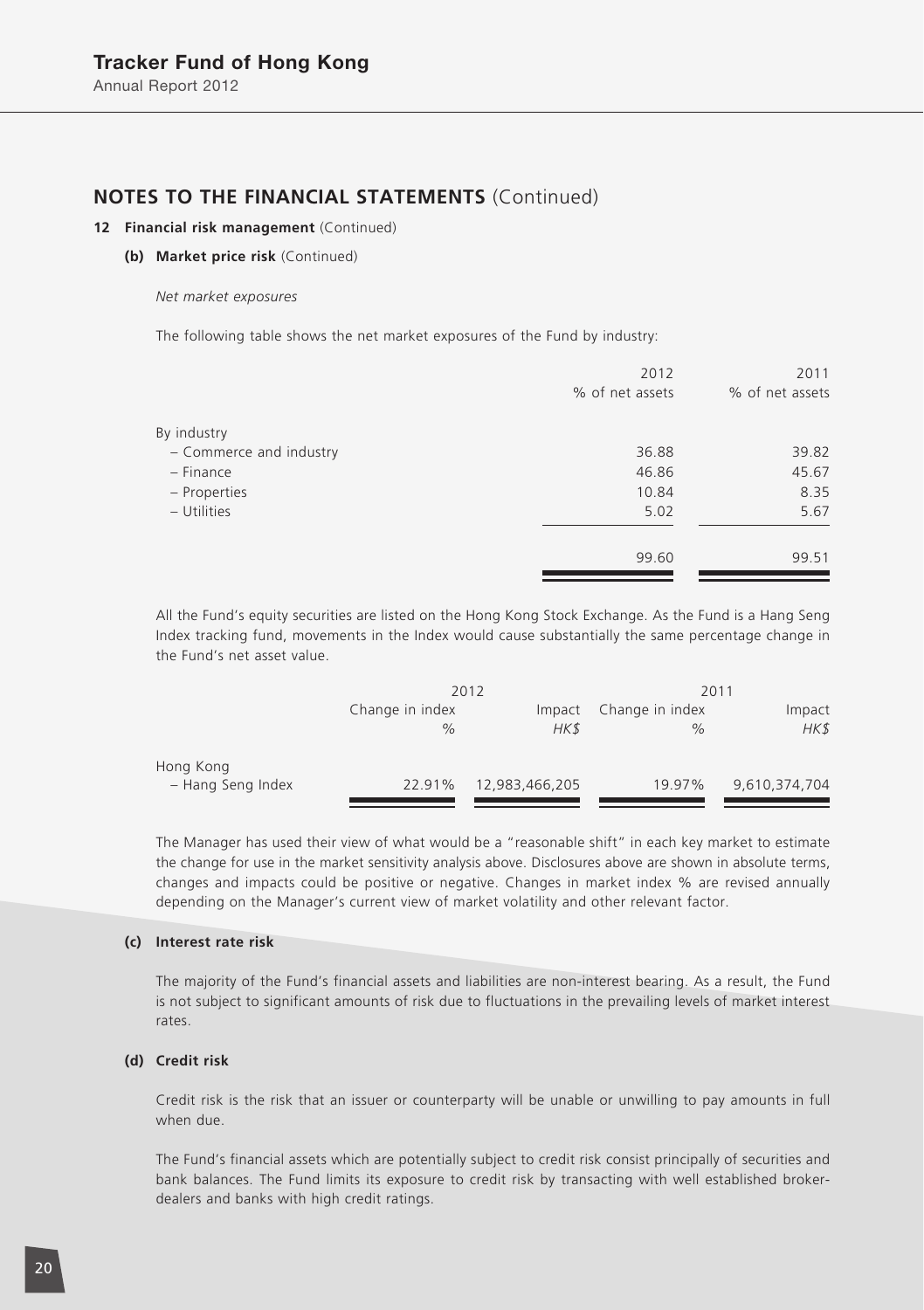#### **12 Financial risk management** (Continued)

#### **(d) Credit risk** (Continued)

All transactions in securities are settled/paid for upon delivery using approved and reputable brokers. The risk of default is considered minimal as delivery of securities sold is only made once the broker has received payment. Payment is made on a purchase once the securities have been received by the broker. The trade will fail if either party fails to meet its obligation.

At 31st December 2012, bank balances of HK\$169,263,539 (2011: HK\$83,388,658) were placed with State Street Bank and Trust Company, the Fund's Trustee and Custodian. The credit rating of the Trustee and Custodian issued by Standard and Poor's was as follows:

|                                                  | 2012 | 2011 |
|--------------------------------------------------|------|------|
| State Street Bank and Trust Company <sup>1</sup> | A+   |      |

Accordingly, the Fund has no significant credit risk.

The maximum exposure to credit risk at year end is the carrying amount of the financial assets as shown on the Statement of Net Assets.

None of the assets is impaired nor past due but not impaired.

<sup>1</sup> Long-term credit rating of State Street Corporation, the holding company of State Street Bank and Trust Company.

#### **(e) Currency risk**

Currency risk is the risk that the value of financial instruments will fluctuate due to changes in foreign exchange rates.

The Fund has no significant currency risk as substantially all assets and liabilities are denominated in Hong Kong dollars, the Fund's functional and presentation currency.

#### **(f) Liquidity risk**

Liquidity risk is the risk that an entity will encounter difficulty in settling a liability, including a redemption request.

The Fund invests the majority of its assets in investments that are traded in an active market and can be readily disposed of. The Fund's securities are considered readily realizable, as they are listed on the Hong Kong Stock Exchange. It is the intent of the Manager to monitor the Fund's liquidity position on a daily basis.

The following table gives the contractual undiscounted cash-flow projection of the Fund's financial liabilities. Balances due within 12 months equal their carrying balances, as the impact of discounting is not significant.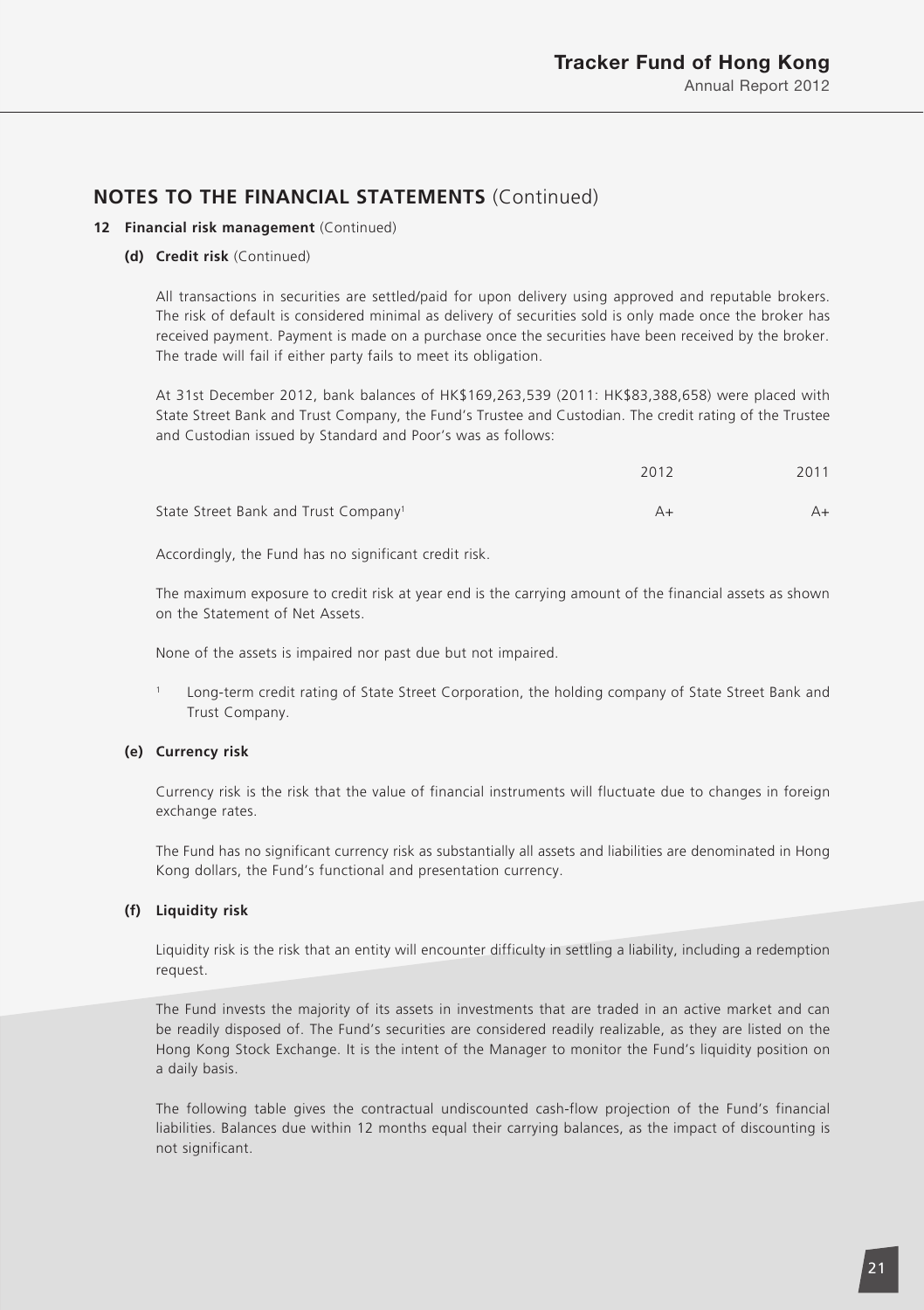#### **12 Financial risk management** (Continued)

**(f) Liquidity risk** (Continued)

*Maturity analysis*

|                                               | Less than      |            |                   |
|-----------------------------------------------|----------------|------------|-------------------|
|                                               | 1 month        | 1-3 months | Total             |
|                                               | HK\$           | HK\$       | HK\$              |
| At 31st December 2012                         |                |            |                   |
| Management fee payable                        |                | 5,398,017  | 5,398,017         |
| Trustee fee payable                           |                | 5,398,017  | 5,398,017         |
| Index license fee payable                     | 2,082,402      |            | 2,082,402         |
| Registrar fee payable                         | 167,691        |            | 167,691           |
| Other accounts payables and accruals          | 308,127        | 1,283,132  | 1,591,259         |
| Net assets attributable to                    |                |            |                   |
| holders of redeemable units                   |                |            |                   |
| (at last traded market prices)                | 56,898,902,807 |            | 56,898,902,807    |
|                                               |                |            |                   |
| <b>Total financial liabilities</b>            | 56,901,461,027 | 12,079,166 | 56,913,540,193    |
|                                               |                |            |                   |
| At 31st December 2011                         |                |            |                   |
|                                               |                | 5,140,261  | 5,140,261         |
| Management fee payable<br>Trustee fee payable |                | 5,140,261  | 5,140,261         |
| Index license fee payable                     | 1,843,199      |            | 1,843,199         |
| Registrar fee payable                         | 134,711        |            | 134,711           |
| Amounts payable on redemption                 |                |            |                   |
| of units                                      | 945,854        |            | 945,854           |
| Other accounts payable and accruals           | 43,208         | 1,277,592  | 1,320,800         |
| Net assets attributable to                    |                |            |                   |
| holders of redeemable units                   |                |            |                   |
| (at last traded market prices)                | 48,362,762,116 |            | 48,362,762,116    |
| <b>Total financial liabilities</b>            | 48,365,729,088 | 11,558,114 | 48, 377, 287, 202 |

Units are redeemed on demand at the unitholder's option. However, the Trustee and Manager do not envisage that the contractual maturity disclosed in the table above will be representative of the actual cash outflows, as unitholders typically retain the units for the medium to long term.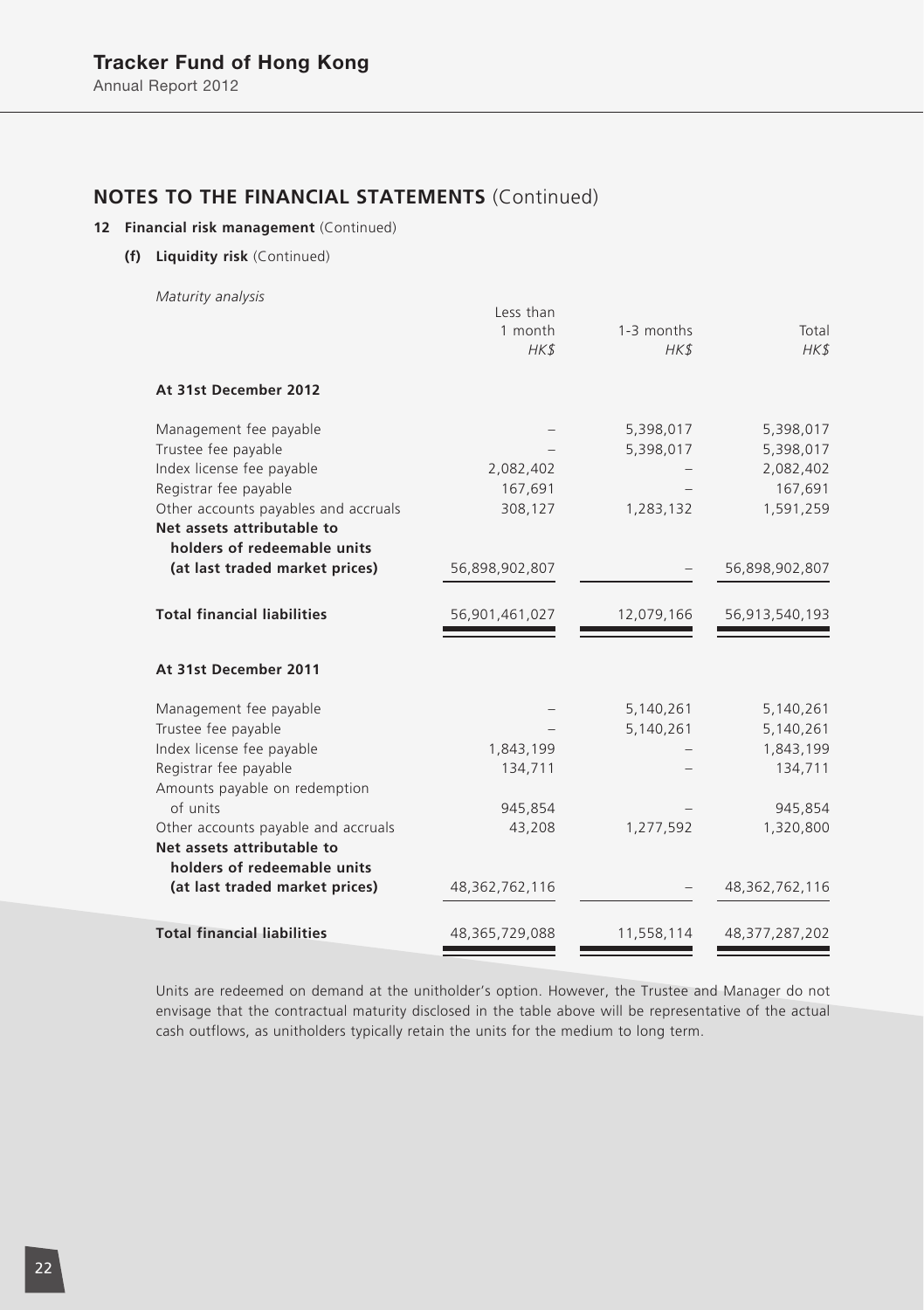#### **12 Financial risk management** (Continued)

#### **(f) Liquidity risk** (Continued)

The Fund manages its liquidity risk by investing in securities that it expects to be able to liquidate within 7 days or less. The following table illustrates the expected liquidity of assets held at 31st December:

|      | Less than<br>7 days<br>HK\$ | 7 days to less<br>than 1 month<br>HK\$ | 1-12 months<br>HK\$ | Total<br>HK\$  |
|------|-----------------------------|----------------------------------------|---------------------|----------------|
| 2012 | 56,842,104,573              | 2,410,336                              |                     | 56,844,514,909 |
| 2011 | 48,207,448,266              | 112,703,918                            |                     | 48,320,152,184 |

#### **(g) Capital risk management**

The Fund's objective is to provide investment results that closely correspond to the performance of the Hang Seng Index. The Manager may:

- Redeem and issue new units in accordance with the constitutive documents of the Fund, which include the ability to amend the Creation Unit and Redemption Unit size upon the approval of the Trustee and Supervisory Committee;
- • Exercise discretion when determining the amount of distributions of the Fund to holders of redeemable units; and
- Suspend the creation and redemption of units under certain circumstances stipulated in the prospectus.

Units are issued through an in-kind creation of an Index Basket with the remaining balances in cash and are not through a cash subscription only. Units are redeemed in-kind with the remaining balances in cash and are not redeemable for cash only.

#### **(h) Fair value estimation**

The fair value of financial assets and liabilities traded in active markets (such as publicly traded derivatives and trading securities) are based on quoted market prices at the close of trading on the year end date. The quoted market price used for financial assets held by the Fund is the current bid price; the appropriate quoted market price for financial liabilities is the current asking price.

A financial instrument is regarded as quoted in an active market if quoted prices are readily and regularly available from an exchange, dealer, broker, industry group, pricing service, or regulatory agency, and those prices represent actual and regularly occurring market transactions on an arm's length basis.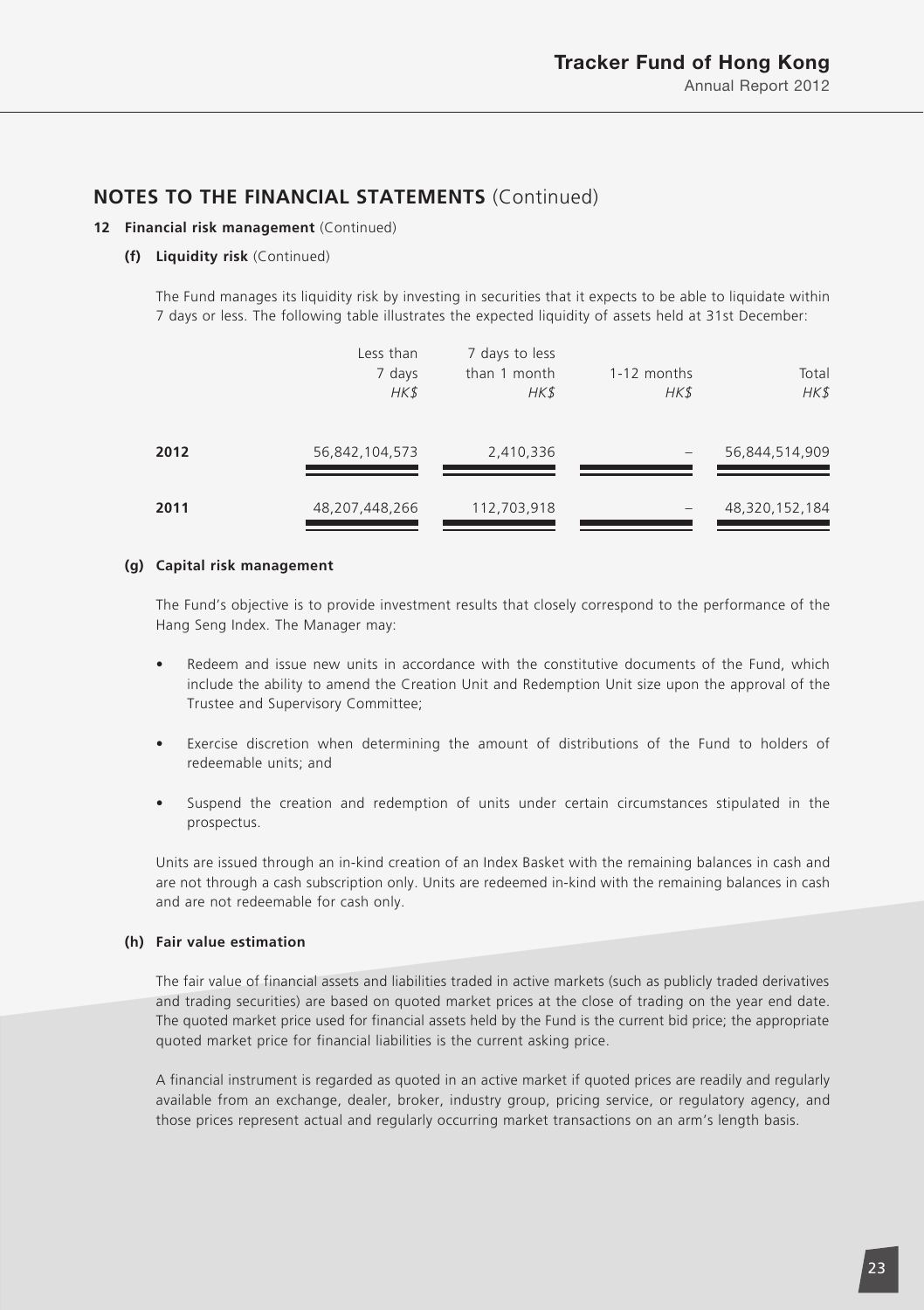#### **12 Financial risk management** (Continued)

#### **(h) Fair value estimation** (Continued)

The carrying value less impairment provision of other receivables and payables are assumed to approximate their fair values. The fair value of financial liabilities for disclosure purposes is estimated by discounting the future contractual cash flows at the current market interest rate that is available to the Fund for similar financial instruments.

HKFRS 7 requires the Fund to classify fair value measurements using a fair value hierarchy that reflects the significance of the inputs used in making the measurements. The fair value hierarchy has the following levels:

- Quoted prices (unadjusted) in active markets for identical assets or liabilities (level 1).
- Inputs other than quoted prices included within level 1 that are observable for the asset or liability, either directly (that is, as prices) or indirectly (that is, derived from prices) (level 2).
- Inputs for the asset or liability that are not based on observable market data (that is, unobservable inputs) (level 3).

The level in the fair value hierarchy within which the fair value measurement is categorized in its entirety is determined on the basis of the lowest level input that is significant to the fair value measurement in its entirety. For this purpose, the significance of an input is assessed against the fair value measurement in its entirety. If a fair value measurement uses observable inputs that require significant adjustment based on unobservable inputs, that measurement is a level 3 measurement. Assessing the significance of a particular input to the fair value measurement in its entirety requires judgment, considering factors specific to the asset or liability.

The determination of what constitutes 'observable' requires significant judgment by the Fund. The Fund considers observable data to be that market data that is readily available, regularly distributed or updated, reliable and verifiable, not proprietary, and provided by independent sources that are actively involved in the relevant market.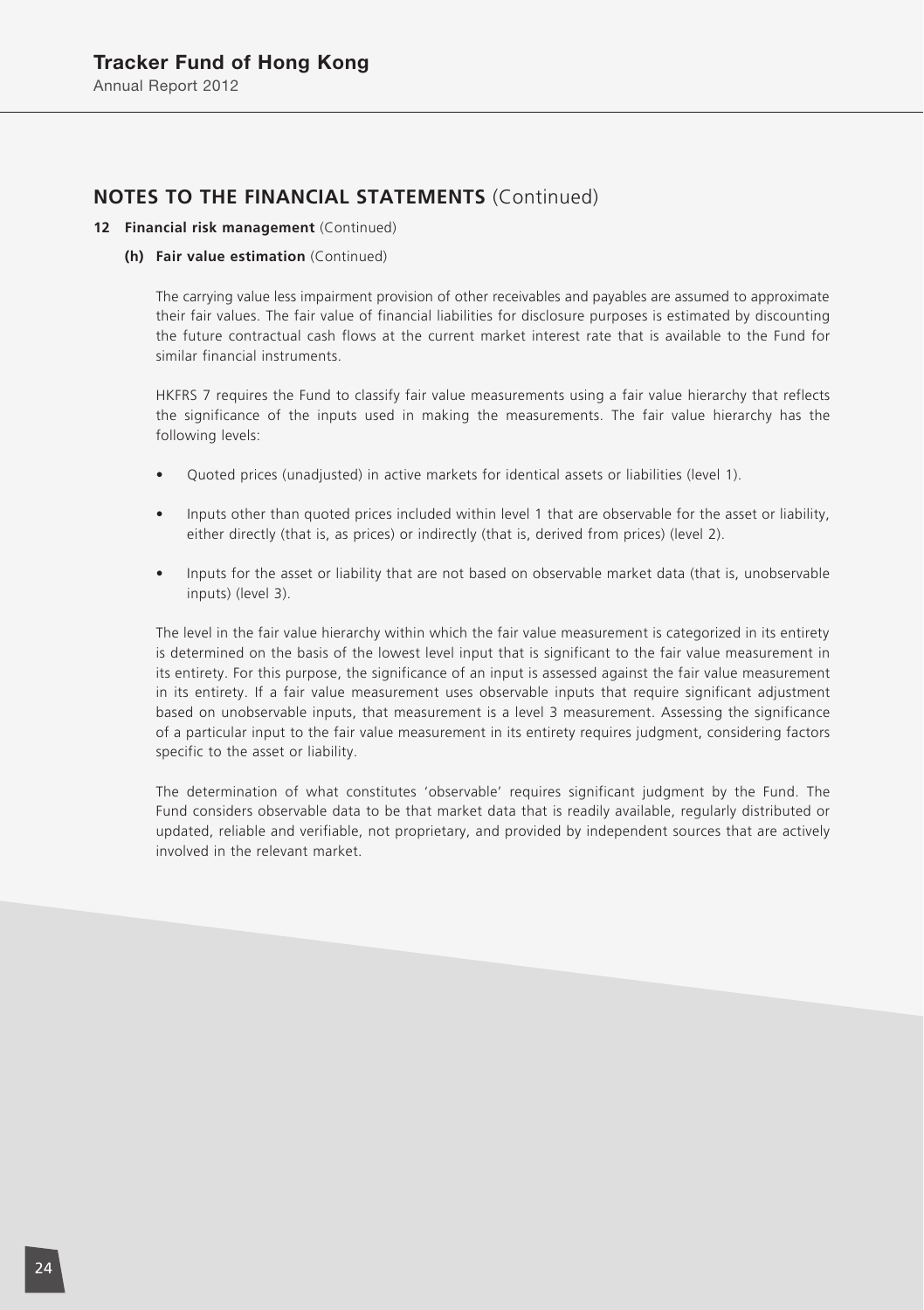#### **12 Financial risk management** (Continued)

#### **(h) Fair value estimation** (Continued)

The following table analyses within the fair value hierarchy the Fund's investments (by class) measured at fair value at 31st December 2012 and 2011:

|                                                          | Level 1<br>HK\$ | Level 2<br>HK\$ | Level 3<br>HK\$ | Total balance<br>HK\$ |
|----------------------------------------------------------|-----------------|-----------------|-----------------|-----------------------|
| At 31st December 2012<br><b>Assets</b>                   |                 |                 |                 |                       |
| Financial assets held for trading<br>- Equity securities | 56,671,611,547  |                 |                 | 56,671,611,547        |
| At 31st December 2011<br>Assets                          |                 |                 |                 |                       |
| Financial assets held for<br>trading                     |                 |                 |                 |                       |
| - Equity securities                                      | 48,124,059,608  |                 |                 | 48,124,059,608        |

Investments whose values are based on quoted market prices in active markets, and therefore classified within level 1, include active listed equities. The Fund does not adjust the quoted price for these instruments.

Financial instruments that trade in markets that are not considered to be active but are valued based on quoted market prices, dealer quotations or alternative pricing sources supported by observable inputs are classified within level 2. As of 31st December 2012 and 2011, the Fund did not hold any investments classified in level 2.

Investments classified within level 3 have significant unobservable inputs, as they trade infrequently. As of 31st December 2012 and 2011, the Fund did not hold any investments classified in level 3.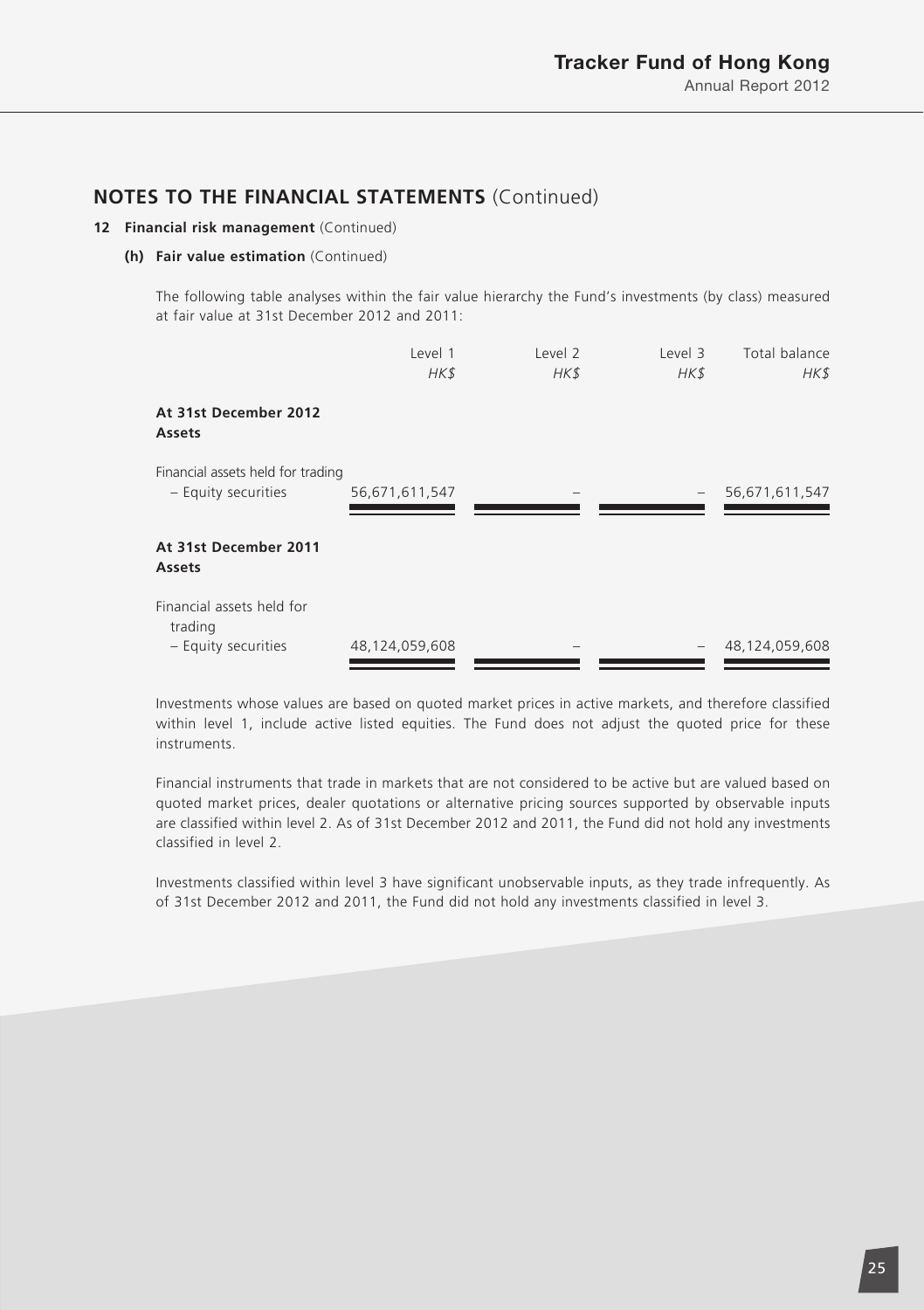#### **13 Distributions**

|                                                                                                                            | 2012<br>HK\$  | 2011<br>HK\$  |
|----------------------------------------------------------------------------------------------------------------------------|---------------|---------------|
| Interim distribution                                                                                                       |               |               |
| - HK\$0.13 on 2,405,992,500 units paid on<br>1st June 2011<br>$-$ HK\$0.14 on 2,433,992,500 units paid on<br>31st May 2012 | 340,758,950   | 312,779,025   |
| Final distribution                                                                                                         |               |               |
| - HK\$0.50 on 2,586,992,500 units paid on<br>2nd December 2011<br>- HK\$0.52 on 2,401,992,500 units paid on                |               | 1,293,496,250 |
| 30th November 2012                                                                                                         | 1,249,036,100 |               |
| Total distributions                                                                                                        | 1,589,795,050 | 1,606,275,275 |
|                                                                                                                            |               |               |

#### **14 Segment information**

The Manager makes the strategic resource allocations on behalf of the Fund. The Fund has determined the operating segments based on the reports reviewed by the Manager, which are used to make strategic decisions.

The Manager is responsible for the Fund's entire portfolio and considers the business to have a single operating segment. The Manager's asset allocation decisions are based on a single, integrated investment strategy and the Fund's performance is evaluated on an overall basis.

The Fund trades in the constituent shares of the Hang Seng Index with the objective to provide investment results that closely correspond to the performance of the Index.

The internal reporting provided to the Manager for the Fund's assets, liabilities and performance is prepared on a consistent basis with the measurement and recognition principles of HKFRS.

There were no changes in the reportable segment during the year.

The Fund is domiciled in Hong Kong. All of the Fund's income is from investments in entities listed in Hong Kong.

The Fund has no assets classified as non-current assets. The Fund has a diversified portfolio of investments. During the year ended 31st December 2012, there was one investment which accounted for more than 10% of the Fund's income (2011: one). Please refer to note 11 for investment holdings account for more than 10% of the Fund's net assets.

The Fund also has a diversified unitholder population. However, as at 31st December 2012 and 2011, there was one nominee company that held more than 10% of the Fund's net assets. The nominee company's holdings were 82.50% as at 31st December 2012 and 82.87% as at 31st December 2011.

#### **15 Approval of financial statements**

The financial statements were approved by the Trustee and the Manager on 22 April 2013.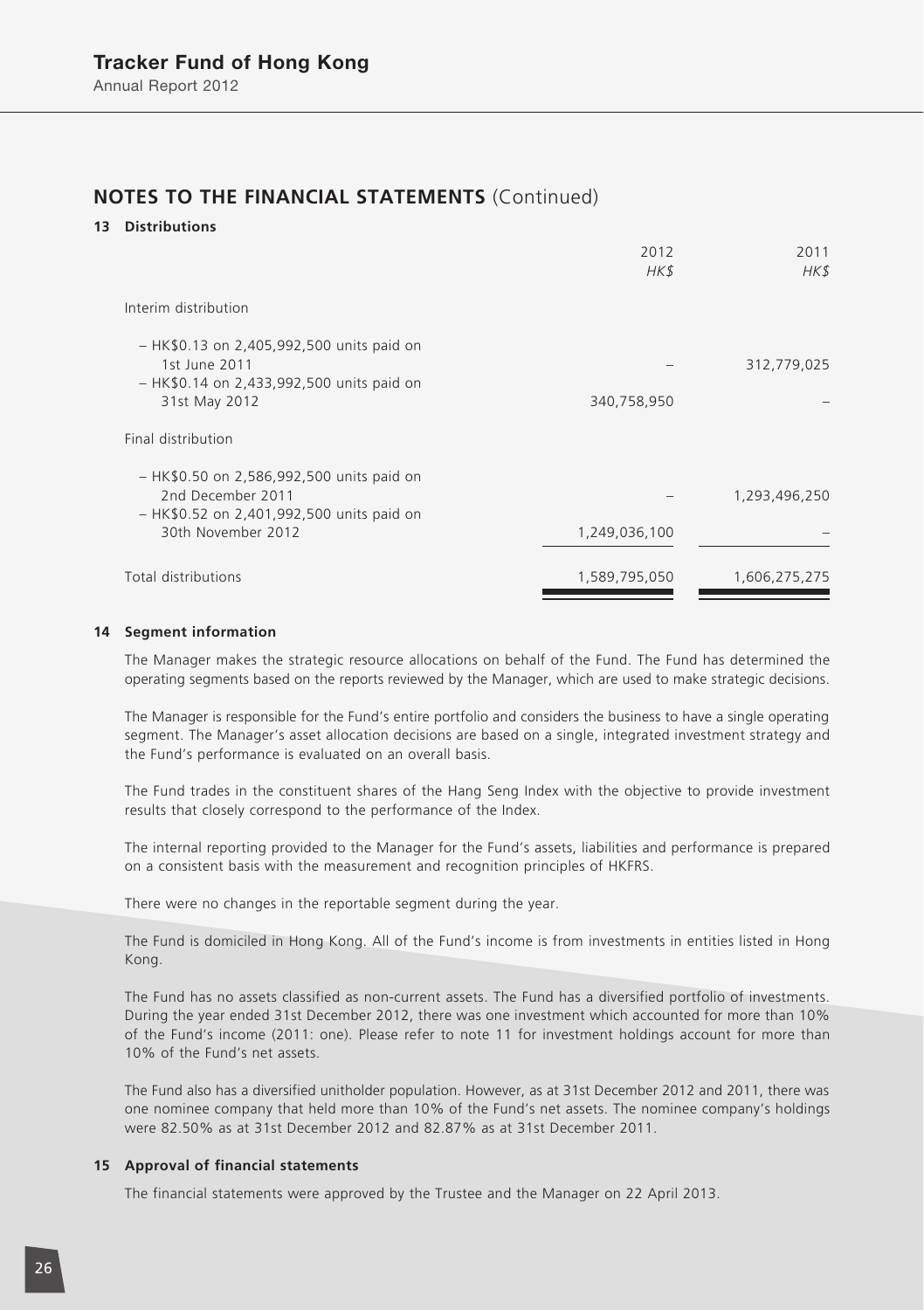### **INVESTMENT PORTFOLIO (UNAUDITED)**

*As at 31st December 2012*

|                                              |                         |                    | % of net |
|----------------------------------------------|-------------------------|--------------------|----------|
|                                              | Holdings                | Fair value<br>HK\$ | assets   |
| <b>Hong Kong</b>                             |                         |                    |          |
| Listed investments (99.60%)                  |                         |                    |          |
| Equities (99.60%)                            |                         |                    |          |
| Properties (10.84%)                          |                         |                    |          |
| Cheung Kong (Holdings) Ltd.                  | 11,169,198              | 1,323,549,963      | 2.33     |
| China Overseas Land & Investment Ltd.        | 32,789,623              | 757,440,291        | 1.33     |
| China Resources Land Ltd.                    | 16,525,103              | 346,200,908        | 0.61     |
| Hang Lung Properties Ltd.                    | 18,138,359              | 557,754,539        | 0.98     |
| Henderson Land Development Co. Ltd.          | 7,676,062               | 419,496,788        | 0.74     |
| New World Development Co. Ltd.               | 29,785,753              | 356,833,321        | 0.63     |
| Sino Land Co. Ltd.                           | 24,007,110              | 332,738,545        | 0.58     |
| Sun Hung Kai Properties Ltd.                 | 11,562,572              | 1,343,570,866      | 2.36     |
| Wharf (Holdings) Ltd.                        | 12, 151, 758            | 731,535,832        | 1.28     |
|                                              |                         | 6,169,121,053      | 10.84    |
| Finance (46.86%)                             |                         |                    |          |
| AIA Group Ltd.                               | 87,209,189              | 2,638,077,967      | 4.64     |
| Bank of China Ltd.                           | 638,970,019             | 2,217,225,966      | 3.90     |
| BOC Hong Kong (Holdings) Ltd.                | 30,006,399              | 721,653,896        | 1.27     |
| Bank of Communications Co. Ltd.              | 70,558,492              | 411,356,008        | 0.72     |
| Bank of East Asia Ltd.                       | 11,909,514              | 353,712,566        | 0.62     |
| China Construction Bank Corporation          | 677,254,837             | 4,212,525,086      | 7.40     |
| China Life Insurance Co. Ltd.                |                         | 1,516,201,955      | 2.66     |
| Hang Seng Bank Ltd.                          | 59,810,728<br>6,135,525 | 727,673,265        | 1.28     |
| Hong Kong Exchanges and Clearing Ltd.        | 8,325,320               | 1,097,277,176      | 1.93     |
| <b>HSBC Holdings Plc</b>                     | 104,028,502             | 8,441,912,937      | 14.84    |
| Industrial and Commercial Bank of China Ltd. | 593,654,869             | 3,265,101,779      | 5.74     |
| Ping An Insurance (Group) Co. of China Ltd.  | 16,337,739              | 1,059,502,374      | 1.86     |
|                                              |                         |                    |          |
|                                              |                         | 26,662,220,975     | 46.86    |
| Utilities (5.02%)                            |                         |                    |          |
| China Resources Power Holdings Co. Ltd.      | 15,398,540              | 303,351,238        | 0.53     |
| CLP Holdings Ltd.                            | 14,492,597              | 939,120,286        | 1.65     |
| Hong Kong and China Gas Co. Ltd.             | 41,864,895              | 881,256,040        | 1.55     |
| Power Assets Holdings Ltd.                   | 11,131,932              | 734,707,512        | 1.29     |
|                                              |                         | 2,858,435,076      | 5.02     |
|                                              |                         |                    |          |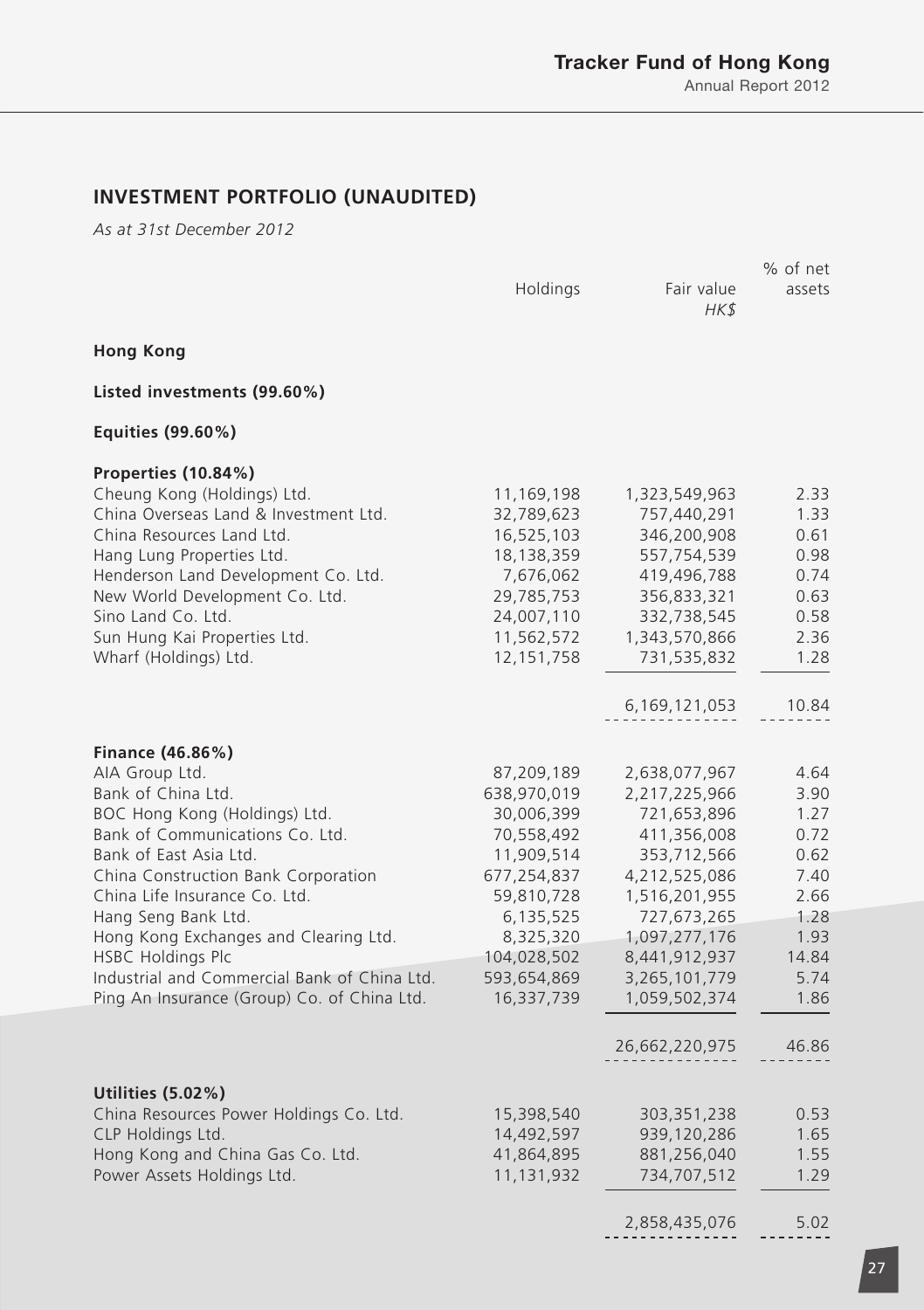### **INVESTMENT PORTFOLIO (UNAUDITED)** (Continued)

*As at 31st December 2012*

|                                             |              |                    | % of net                 |
|---------------------------------------------|--------------|--------------------|--------------------------|
|                                             | Holdings     | Fair value<br>HK\$ | assets                   |
| Commerce and Industry (36.88%)              |              |                    |                          |
| Aluminum Corporation of China Ltd.          | 31,956,625   | 112,806,886        | 0.20                     |
| Belle International Holdings Ltd.           | 37,616,011   | 628, 187, 384      | 1.10                     |
| Cathay Pacific Airways Ltd.                 | 9,570,176    | 136,087,903        | 0.24                     |
| China Coal Energy Co. Ltd.                  | 31,610,595   | 264,580,680        | 0.46                     |
| China Merchants Holdings (International)    |              |                    |                          |
| Co. Ltd.                                    | 9,985,954    | 247,651,659        | 0.44                     |
| China Mobile Ltd.                           | 48,533,395   | 4,380,138,899      | 7.70                     |
| China Petroleum & Chemical Corporation      | 134,817,085  | 1,183,694,006      | 2.08                     |
| China Resources Enterprise, Ltd.            | 9,724,729    | 271,806,176        | 0.48                     |
| China Shenhua Energy Co. Ltd.               | 27,284,036   | 923,564,619        | 1.62                     |
| China Unicom (Hong Kong) Ltd.               | 38,217,644   | 473,898,786        | 0.83                     |
| CITIC Pacific Ltd.                          | 12,942,955   | 149,361,701        | 0.26                     |
| CNOOC Ltd.                                  | 143,664,187  | 2,410,685,058      | 4.24                     |
| COSCO Pacific Ltd.                          | 13,191,790   | 145,109,690        | 0.25                     |
| Esprit Holdings Ltd.                        | 15,781,013   | 169, 172, 459      | 0.30                     |
| Hengan International Group Co. Ltd.         | 6,477,743    | 452,146,461        | 0.79                     |
| Hutchison Whampoa Ltd.                      | 17, 133, 431 | 1,385,237,896      | 2.43                     |
| Kunlun Energy Co. Ltd.                      | 25,700,270   | 415,316,363        | 0.73                     |
| Li & Fung Ltd.                              | 47,373,633   | 648,071,299        | 1.14                     |
| MTR Corporation Ltd.                        | 11,721,134   | 356,908,530        | 0.63                     |
| PetroChina Co. Ltd.                         | 169,666,888  | 1,856,155,755      | 3.26                     |
| Sands China Ltd.                            | 19,584,894   | 663,927,907        | 1.17                     |
| Swire Pacific Ltd. 'A'                      | 5,507,406    | 527,609,495        | 0.93                     |
| Tencent Holdings Ltd.                       | 8,908,445    | 2,211,076,049      | 3.89                     |
| Tingyi (Cayman Islands) Holding Corporation | 15,858,625   | 338,581,644        | 0.60                     |
| Want Want China Holdings Ltd.               | 58,994,114   | 630,057,138        | 1.11                     |
|                                             |              |                    |                          |
|                                             |              | 20,981,834,443     | 36.88<br>$- - - - - - -$ |
| Total listed investments                    |              | 56,671,611,547     | 99.60                    |
| Total investments, at cost                  |              | 52,825,580,967     |                          |

\_\_\_\_\_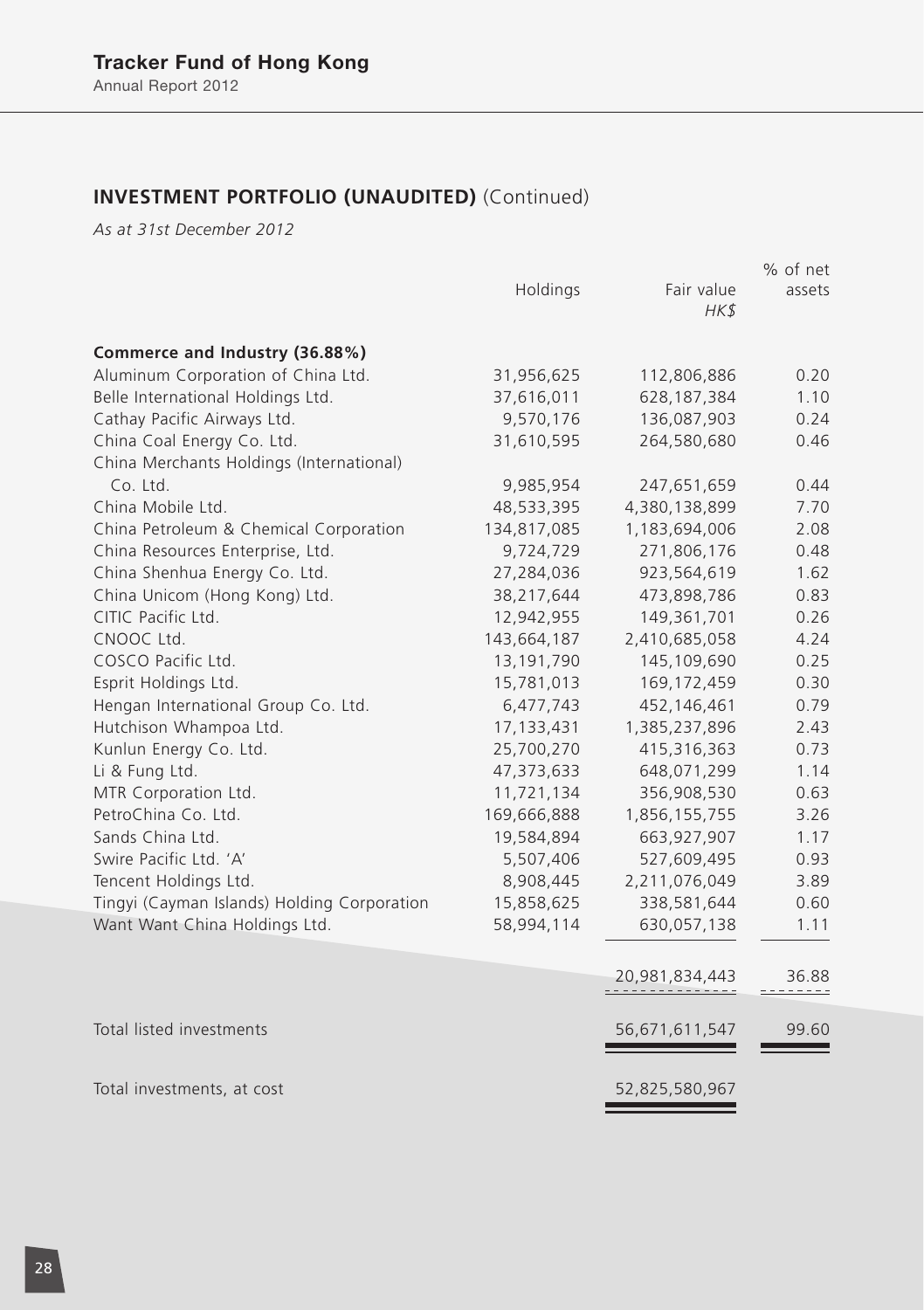### **STATEMENT OF MOVEMENTS IN INVESTMENT PORTFOLIO (UNAUDITED)**

*For the year ended 31st December 2012*

|                                                                  | (UNAUDITED)<br>Holdings |                  |                  |              |
|------------------------------------------------------------------|-------------------------|------------------|------------------|--------------|
|                                                                  | 31.12.2011              | <b>Additions</b> | <b>Disposals</b> | 31.12.2012   |
| <b>Hong Kong</b><br><b>Listed investments</b><br><b>Equities</b> |                         |                  |                  |              |
| <b>Properties</b>                                                |                         |                  |                  |              |
| Cheung Kong (Holdings) Ltd.<br>China Overseas Land &             | 12,220,068              | 3,871,679        | (4,922,549)      | 11,169,198   |
| Investment Ltd.                                                  | 35,930,802              | 11,384,504       | (14, 525, 683)   | 32,789,623   |
| China Resources Land Ltd.                                        | 16,582,525              | 6,701,609        | (6,759,031)      | 16,525,103   |
| Hang Lung Properties Ltd.<br>Henderson Land Development          | 19,662,115              | 6,231,155        | (7, 754, 911)    | 18,138,359   |
| Co. Ltd.<br>New World Development Co.                            | 8,330,571               | 2,640,729        | (3, 295, 238)    | 7,676,062    |
| Ltd.                                                             | 31,576,662              | 10,134,446       | (11, 925, 355)   | 29,785,753   |
| Sino Land Co. Ltd.                                               | 25,506,564              | 8,209,544        | (9,708,998)      | 24,007,110   |
| Sun Hung Kai Properties Ltd.                                     | 12,429,138              | 3,973,538        | (4,840,104)      | 11,562,572   |
| Wharf (Holdings) Ltd.                                            | 13,318,044              | 4,219,932        | (5,386,218)      | 12, 151, 758 |
| <b>Finance</b>                                                   |                         |                  |                  |              |
| AIA Group Ltd.                                                   | 74,132,254              | 44,235,449       | (31, 158, 514)   | 87,209,189   |
| Bank of China Ltd.                                               | 623,864,399             | 270,903,346      | (255, 797, 726)  | 638,970,019  |
| BOC Hong Kong (Holdings) Ltd.<br>Bank of Communications Co.      | 32,538,505              | 10,309,662       | (12, 841, 768)   | 30,006,399   |
| Ltd.                                                             | 64,137,914              | 32,840,603       | (26, 420, 025)   | 70,558,492   |
| Bank of East Asia Ltd.<br>China Construction Bank                | 13,690,680              | 4,216,168        | (5,997,334)      | 11,909,514   |
| Corporation                                                      | 632,279,467             | 325,097,211      | (280, 121, 841)  | 677,254,837  |
| China Life Insurance Co. Ltd                                     | 65,430,075              | 20,731,379       | (26, 350, 726)   | 59,810,728   |
| Hang Seng Bank Ltd.                                              | 6,724,362               | 2,130,622        | (2,719,459)      | 6,135,525    |
| Hong Kong Exchanges and                                          |                         |                  |                  |              |
| Clearing Ltd.                                                    | 9,014,429               | 2,859,031        | (3,548,140)      | 8,325,320    |
| <b>HSBC Holdings Plc</b><br>Industrial and Commercial Bank       | 121,999,806             | 38,867,771       | (56, 839, 075)   | 104,028,502  |
| of China Ltd.<br>Ping An Insurance (Group) Co.                   | 572,386,767             | 256,696,514      | (235, 428, 412)  | 593,654,869  |
| of China Ltd.                                                    | 17,838,659              | 5,767,602        | (7, 268, 522)    | 16,337,739   |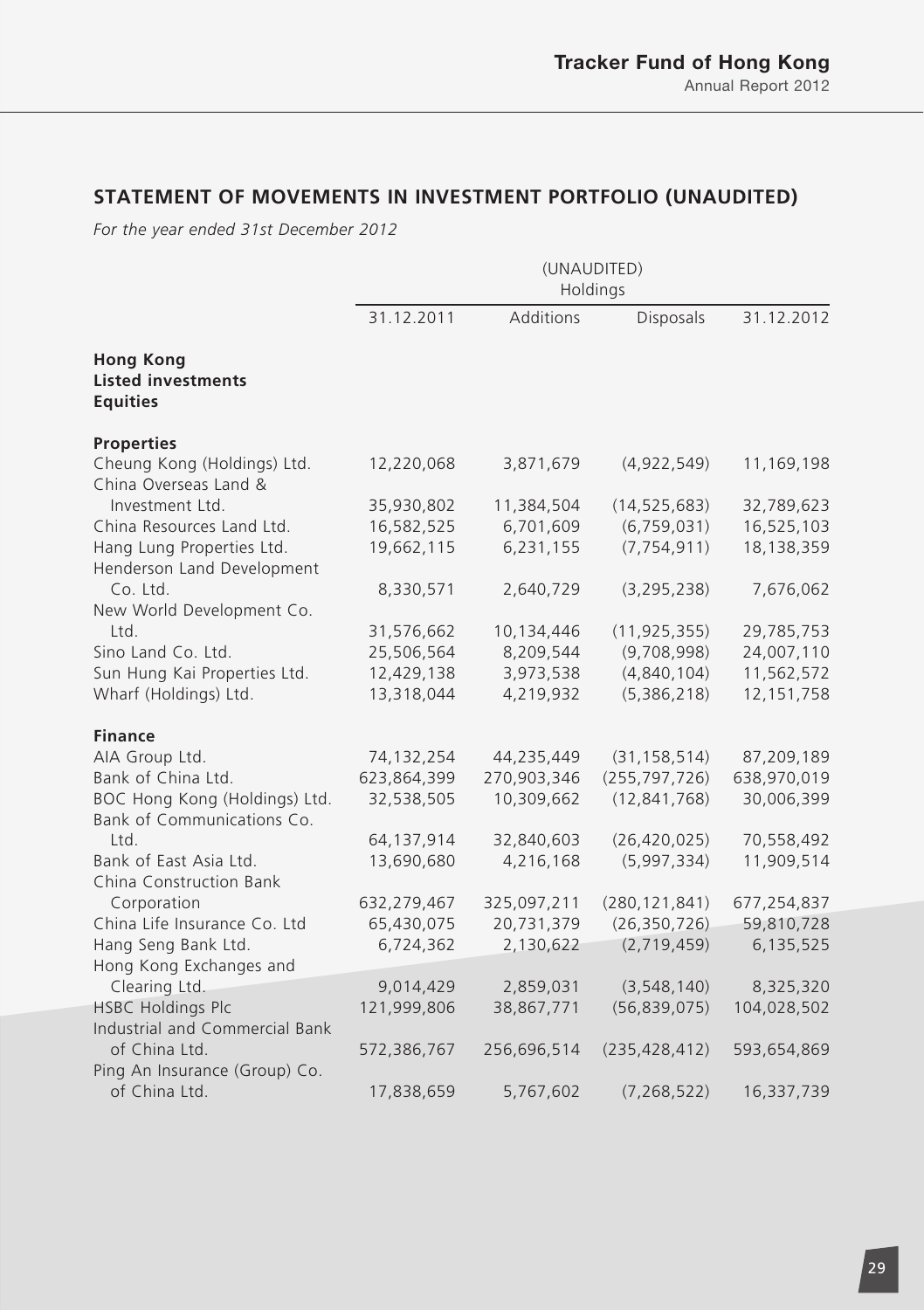### **STATEMENT OF MOVEMENTS IN INVESTMENT PORTFOLIO (UNAUDITED)**

(Continued)

*For the year ended 31st December 2012*

|                                   | (UNAUDITED)   |            |                |             |
|-----------------------------------|---------------|------------|----------------|-------------|
|                                   | Holdings      |            |                |             |
|                                   | 31.12.2011    | Additions  | Disposals      | 31.12.2012  |
| <b>Utilities</b>                  |               |            |                |             |
| China Resources Power Holdings    |               |            |                |             |
| Co. Ltd.                          | 16,671,780    | 5,290,140  | (6, 563, 380)  | 15,398,540  |
| CLP Holdings Ltd.                 | 15,867,819    | 5,027,797  | (6,403,019)    | 14,492,597  |
| Hong Kong and China Gas           |               |            |                |             |
| Co. Ltd.                          | 41,681,493    | 17,827,446 | (17, 644, 044) | 41,864,895  |
| Power Assets Holdings Ltd.        | 12,198,491    | 3,864,758  | (4,931,317)    | 11,131,932  |
| <b>Commerce and Industry</b>      |               |            |                |             |
| Aluminum Corporation of           |               |            |                |             |
| China Ltd.                        | 34,680,011    | 10,987,947 | (13, 711, 333) | 31,956,625  |
| Belle International Holdings Ltd. | 40,788,881    | 12,924,048 | (16,096,918)   | 37,616,011  |
| Cathay Pacific Airways Ltd.       | 10,376,698    | 3,287,779  | (4,094,301)    | 9,570,176   |
| China Coal Energy Co. Ltd.        | 34,304,866    | 10,869,249 | (13, 563, 520) | 31,610,595  |
| China Merchants Holdings          |               |            |                |             |
| (International) Co. Ltd.          | 10,866,350    | 4,301,706  | (5, 182, 102)  | 9,985,954   |
| China Mobile Ltd.                 | 52,944,396    | 16,846,508 | (21, 257, 509) | 48,533,395  |
| China Petroleum & Chemical        |               |            |                |             |
| Corporation                       | 147,551,551   | 46,751,108 | (59, 485, 574) | 134,817,085 |
| China Resources Enterprise, Ltd.  | 10,547,571    | 3,342,727  | (4, 165, 569)  | 9,724,729   |
| China Shenhua Energy Co. Ltd.     | 29,883,642    | 9,468,673  | (12,068,279)   | 27,284,036  |
| China Unicom (Hong Kong) Ltd.     | 41,440,569    | 13,130,585 | (16, 353, 510) | 38,217,644  |
| CITIC Pacific Ltd.                | 11,231,684    | 6,211,379  | (4,500,108)    | 12,942,955  |
| CNOOC Ltd.                        | 157, 111, 003 | 50,013,152 | (63, 459, 968) | 143,664,187 |
| COSCO Pacific Ltd.                | 14,306,840    | 4,534,358  | (5,649,408)    | 13,191,790  |
| Esprit Holdings Ltd.              | 11,346,877    | 9,359,818  | (4,925,682)    | 15,781,013  |
| Hengan International Group        |               |            |                |             |
| Co. Ltd.                          | 7,024,088     | 2,225,817  | (2,772,162)    | 6,477,743   |
| Hutchison Whampoa Ltd.            | 18,743,682    | 5,939,149  | (7, 549, 400)  | 17,133,431  |
| Kunlun Energy Co. Ltd.            |               | 26,219,820 | (519, 550)     | 25,700,270  |
| Li & Fung Ltd.                    | 49,868,719    | 16,941,183 | (19, 436, 269) | 47,373,633  |
| MTR Corporation Ltd.              | 12,715,852    | 4,029,693  | (5,024,411)    | 11,721,134  |
| PetroChina Co. Ltd.               | 185,522,740   | 58,782,328 | (74, 638, 180) | 169,666,888 |
| Sands China Ltd.                  |               | 23,538,388 | (3,953,494)    | 19,584,894  |
| Swire Pacific Ltd. 'A'            | 6,370,291     | 8,268,419  | (9, 131, 304)  | 5,507,406   |
| Swire Properties Ltd.             |               | 4,459,203  | (4,459,203)    |             |
| Tencent Holdings Ltd.             | 9,684,904     | 3,078,025  | (3,854,484)    | 8,908,445   |
| Tingyi (Cayman Islands) Holding   |               |            |                |             |
| Corporation                       | 16,796,484    | 5,941,653  | (6,879,512)    | 15,858,625  |
| Want Want China Holdings Ltd.     | 62,418,686    | 22,022,548 | (25, 447, 120) | 58,994,114  |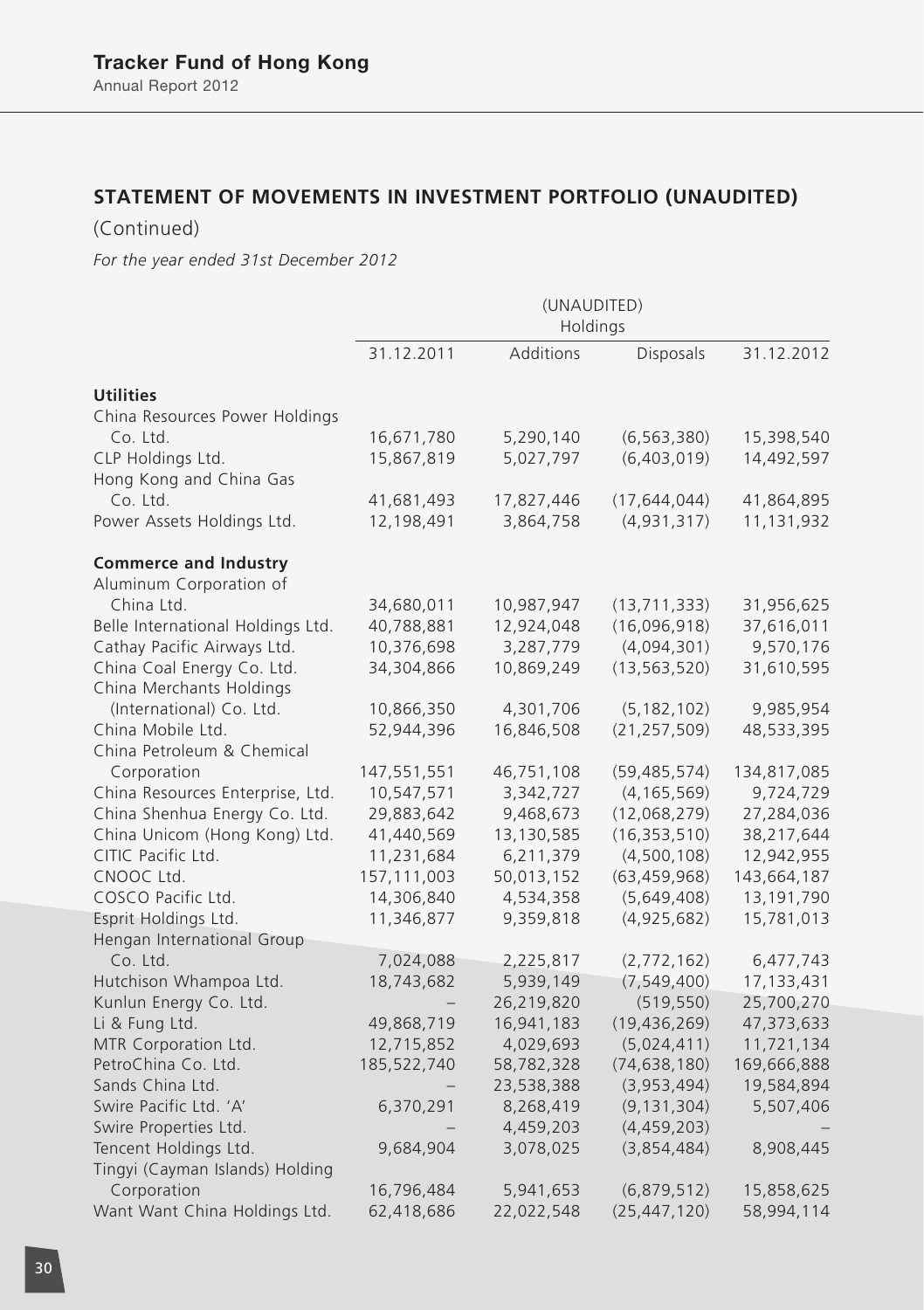### **PERFORMANCE RECORD (UNAUDITED)**

### **Net asset values**

|                                                                | Net asset value<br>per unit<br>HK\$ | Net asset value<br>of the Fund<br>HK\$                |
|----------------------------------------------------------------|-------------------------------------|-------------------------------------------------------|
| At end of financial year dated                                 |                                     |                                                       |
| 31st December 2010<br>31st December 2011<br>31st December 2012 | 23.19<br>18.58<br>22.85             | 53,377,202,767<br>48, 362, 762, 116<br>56.898.902.807 |

### **Highest and lowest net asset value per unit for the past 10 years**

| value per unit<br>value per unit<br>HK\$ | HK\$  |
|------------------------------------------|-------|
| Financial period ended                   |       |
| 31st December 2003<br>12.70              | 8.62  |
| 31st December 2004<br>14.39              | 11.08 |
| 15.80<br>31st December 2005              | 13.50 |
| 31st December 2006<br>20.16              | 15.07 |
| 31st December 2007<br>32.17              | 18.82 |
| 31st December 2008<br>27.78              | 11.51 |
| 31st December 2009<br>23.07              | 11.49 |
| 31st December 2010<br>25.08              | 19.28 |
| 31st December 2011<br>24.62              | 16.83 |
| 31st December 2012<br>22.86              | 18.50 |

#### **Fund Performance**

During the year, the Hang Seng Index increased by 22.91% (2011: decreased by 19.97%), while the net asset value per unit of the Fund increased by 22.98% (2011: decreased by 19.88%).

### **Total Expense Ratio**

Financial year ended 31st December 2012 **0.11%\*** 0.11%\* 0.11%\* 0.11%\* 0.11%\* 0.11%\* 0.11%\* 0.11%\* 0.11%\* 0.11%\* 0.11%\* 0.11%\* 0.11%\* 0.11%\* 0.11%\* 0.11%\* 0.11%\* 0.11%\* 0.11%\* 0.11%\* 0.11%\* 0.11%\* 0.11%\* 0.11%\* 0.11%\* 0.11%\* 0.11%\* 0.11%\* 0.11%

Total expense ratio is the ratio of total estimated expenses to average net asset value per daily valuation report for the year. Total estimated expenses exclude transaction costs on investments.